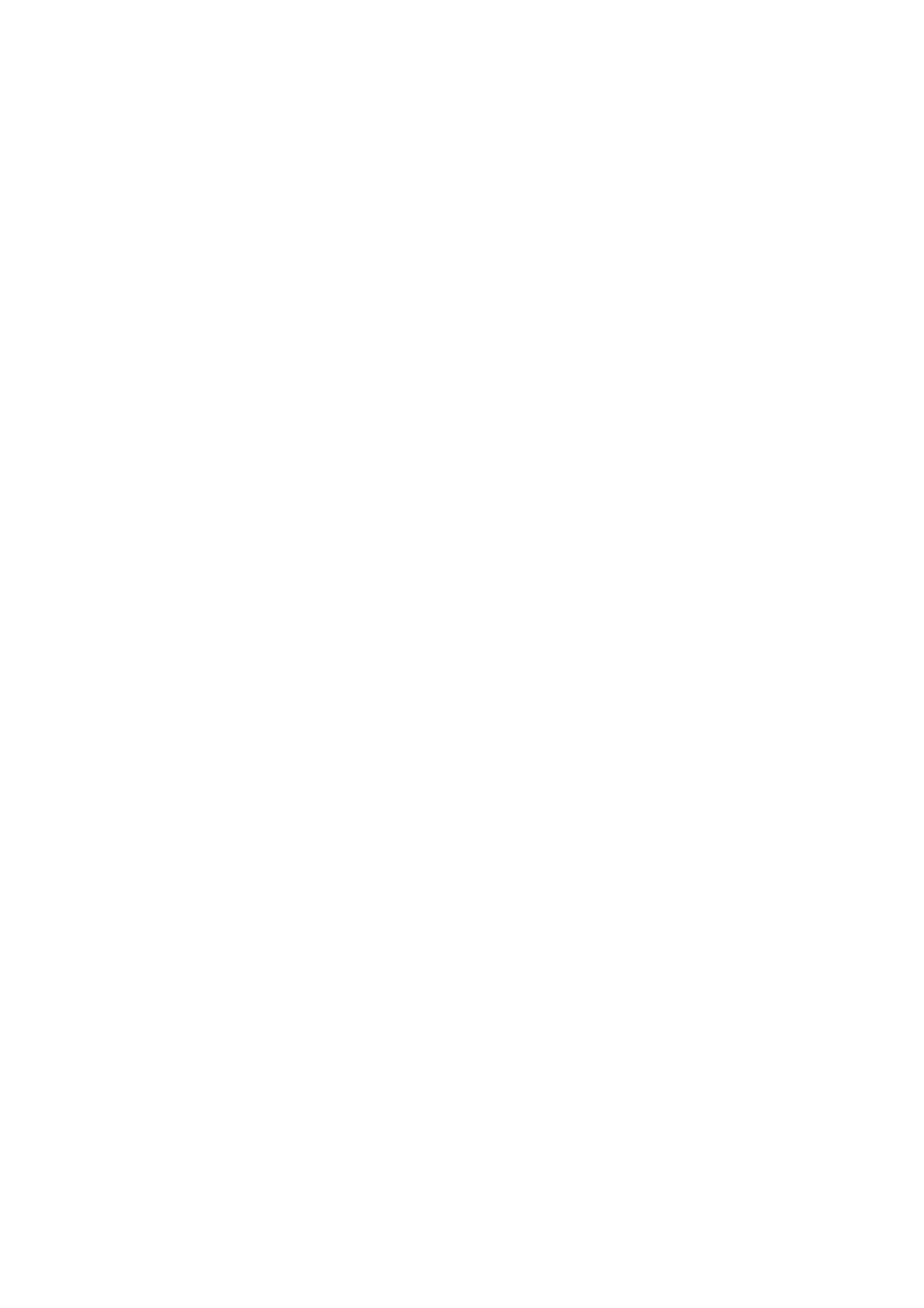## **Executive summary**

Taranaki Thoroughbred Racing (TTR) owns and operates the Pukekura Raceway, located on Coronation Avenue, New Plymouth. The site is located within the Te Henui catchment, and forms part of the eastern boundary of Pukekura Park.

TTR was granted resource consent 7470-1 in August 2009 by the Taranki Regional Council (the Council). The consent authorised the abstraction of up to 170 cubic metres per day  $(m^3/day)$  of groundwater from an on-site production bore, at a rate not exceeding 10 litres per second. This consent was amended to 7470-1.1 on 10 June 2014, where the maximum daily abstraction limit was increased to 500 m3/day. Groundwater abstracted under the consent is primarily used for irrigation purposes but also for the watering of Council-owned gardens within New Plymouth District, and other general purposes within Pukekura Park. The consent includes 10 special conditions setting out the requirements that the consent holder must satisfy.

This report for the period July 2013 to June 2014 describes the monitoring programme carried out by the the Council to assess the consent holder's environmental performance and level of compliance with consent 7470-1 and 7470-1.1.

### **During the year under review TTR demonstrated an overall good level of environmental performance.**

To monitor the exercising of consent 7470-1 and 7470-1.1, abstraction volume and rate data is recorded electronically at the site by a datalogging system and is transferred to the Council via a telemetry system so the data can be viewed in real time. Three groundwater observation bores were also installed within the vicinity of the production bore to monitor the effects of the abstraction on local groundwater levels. Water levels within two of the observation bores are monitored electronically by pressure transducers. The pressure transducers are programmed to record measurements at 30 minute (GND2102) and 15 minute (GND2103) intervals

The Council's monitoring programme for the period under review included five inspection visits to the site. Inspection visits typically comprised of a visual inspection of the production bore, abstraction pipework, monitoring equipment and associated infrastructure, obtaining manual measurements of groundwater levels in the production and observation bores, and retrieving electronic data.

The results of the monitoring carried out during the period under review indicate that abstraction of groundwater authorised by consent 7470-1 is not resulting in any adverse effects on any existing groundwater takes in the site locality. The data also indicates that the abstraction is having no adverse effect on shallow groundwater levels, and is therefore having no impact on any local groundwater fed surface water systems.

In August 2013, the Council was required to record an Unauthorised Incident (UI) for noncompliance with the conditions of consent 7470-1. The non-compliance related to the exceedance of the authorised daily abstraction volume on several occasions over the period July 2012 to May 2013. The non-compliance resulted in an abatement notice being issued in September 2013. Due to further exceedances TTR were issued with an infringement notice on the 7 March 2014.

During the year under review the consent holder demonstrated an improvement required level of environmental performance and a good level of administrative performance with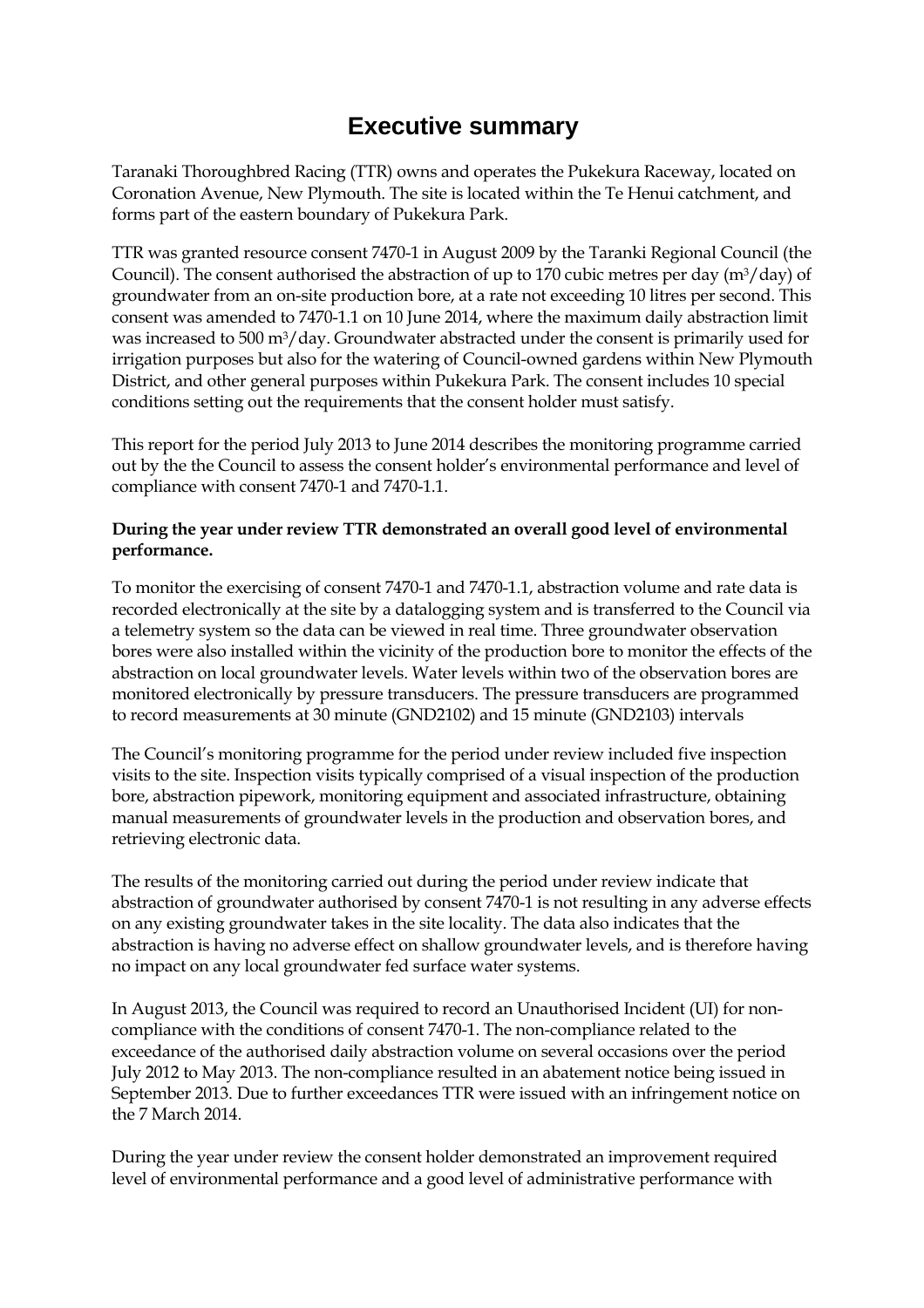consent 7470-1. TTR demonstrated a high level of environmental performance and a good level of administrative performance with consent 7470-1.1.

For reference, in the 2013-2014 year, 60% of consent holders in Taranaki monitored through tailored compliance monitoring programmes achieved a high level of environmental performance and compliance with their consents, while another 29% demonstrated a good level of environmental performance and compliance with their consents.

This report includes recommendation for the 2015-2016 monitoring year.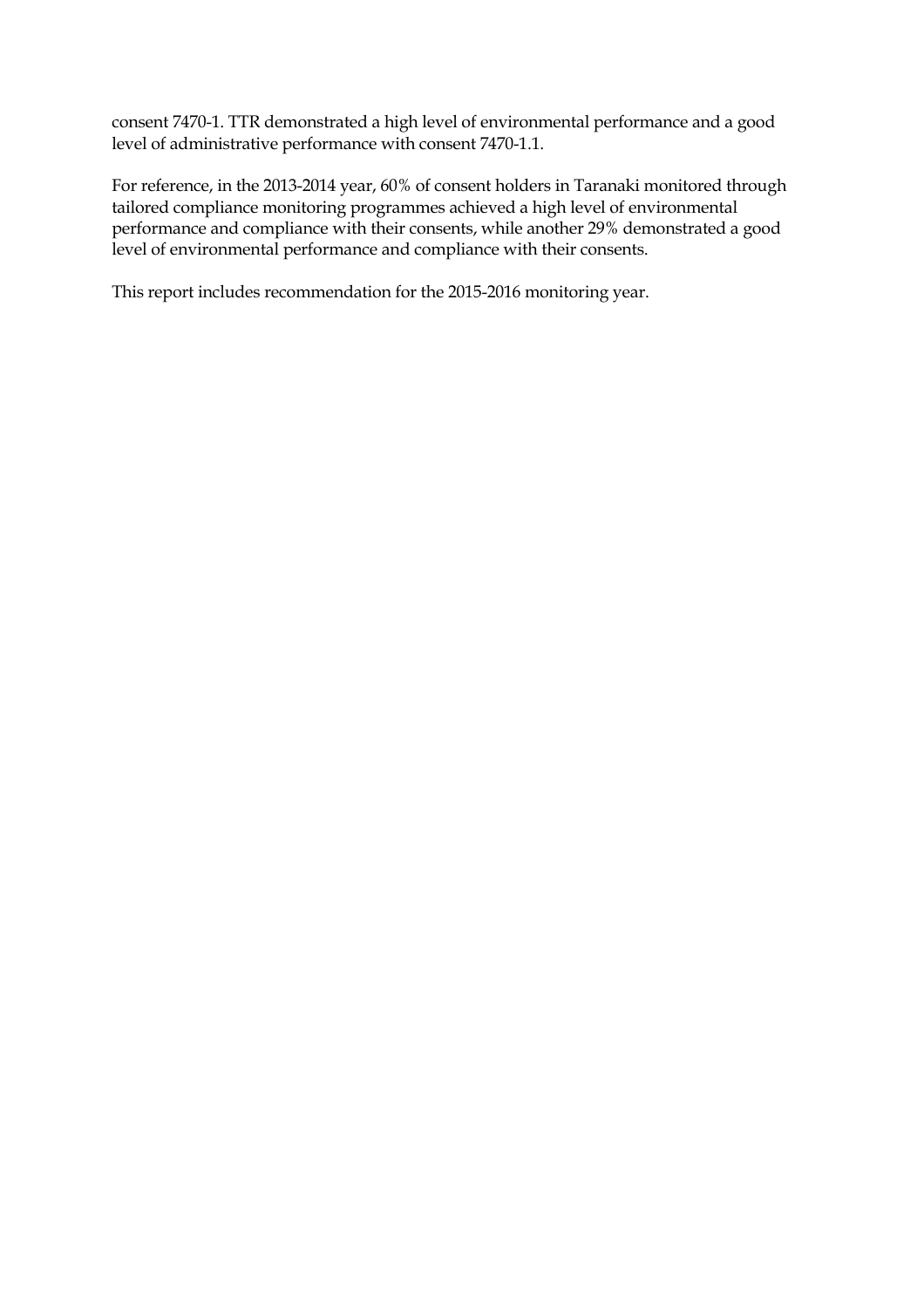# **Table of contents**

|    |                                                                 |                                                     |                                                                                                          | Page                           |
|----|-----------------------------------------------------------------|-----------------------------------------------------|----------------------------------------------------------------------------------------------------------|--------------------------------|
| 1. |                                                                 | Introduction                                        |                                                                                                          | $\mathbf{1}$                   |
|    | 1.1<br>Compliance monitoring programme reports and the Resource |                                                     |                                                                                                          |                                |
|    |                                                                 |                                                     | <b>Management Act 1991</b>                                                                               | $\mathbf{1}$                   |
|    |                                                                 | 1.1.1                                               | Introduction                                                                                             | $\mathbf{1}$                   |
|    |                                                                 | 1.1.2                                               | Structure of this report                                                                                 | $\mathbf{1}$                   |
|    |                                                                 | 1.1.3<br>1.1.4                                      | The Resource Management Act (1991) and monitoring<br>Evaluation of environmental and consent performance | $\mathbf{1}$<br>$\overline{2}$ |
|    | 1.2                                                             | Background                                          |                                                                                                          | $\overline{4}$                 |
|    | 1.3                                                             |                                                     | Resource consents                                                                                        | 5                              |
|    |                                                                 | 1.3.1                                               | Water abstraction permit                                                                                 | 5                              |
|    | 1.4                                                             |                                                     | Monitoring programme                                                                                     | 7                              |
|    |                                                                 | 1.4.1                                               | Introduction                                                                                             | 7                              |
|    |                                                                 | 1.4.2                                               | Programme liaison and management                                                                         | 7                              |
|    |                                                                 | 1.4.3                                               | Site inspections                                                                                         | 7                              |
|    |                                                                 | 1.4.4                                               | Monitoring and review of abstraction data                                                                | $\, 8$                         |
|    |                                                                 | 1.4.5                                               | Monitoring and review of groundwater level data                                                          | $\,8\,$                        |
| 2. | Results                                                         |                                                     |                                                                                                          | 9                              |
|    | 2.1                                                             | Inspections                                         |                                                                                                          | 9                              |
|    | 2.2                                                             | Results of abstraction monitoring                   |                                                                                                          | 9                              |
|    | 2.3                                                             |                                                     | Results of groundwater level monitoring                                                                  | 12                             |
|    | 2.4                                                             |                                                     | Investigations, interventions, and incidents                                                             | 13                             |
| 3. |                                                                 | Discussion                                          |                                                                                                          | 15                             |
|    | Environmental effects of exercise of consents<br>3.1            |                                                     | 15                                                                                                       |                                |
|    | 3.2                                                             | Evaluation of performance                           |                                                                                                          | 16                             |
|    | 3.3                                                             | Recommendations from the previous monitoring report |                                                                                                          | 18                             |
|    | 3.4                                                             | Alterations to monitoring programmes for 2013-2014  |                                                                                                          | 18                             |
|    | 3.5                                                             | Exercise of optional review of consent              |                                                                                                          | 19                             |
| 4. | Recommendations                                                 |                                                     | 20                                                                                                       |                                |
|    |                                                                 |                                                     | Glossary of common terms and abbreviations                                                               | 21                             |
|    |                                                                 | Bibliography and references                         |                                                                                                          | 22                             |
|    |                                                                 |                                                     |                                                                                                          |                                |

Appendix I Resource consents held by Taranaki Thoroughbred Racing 1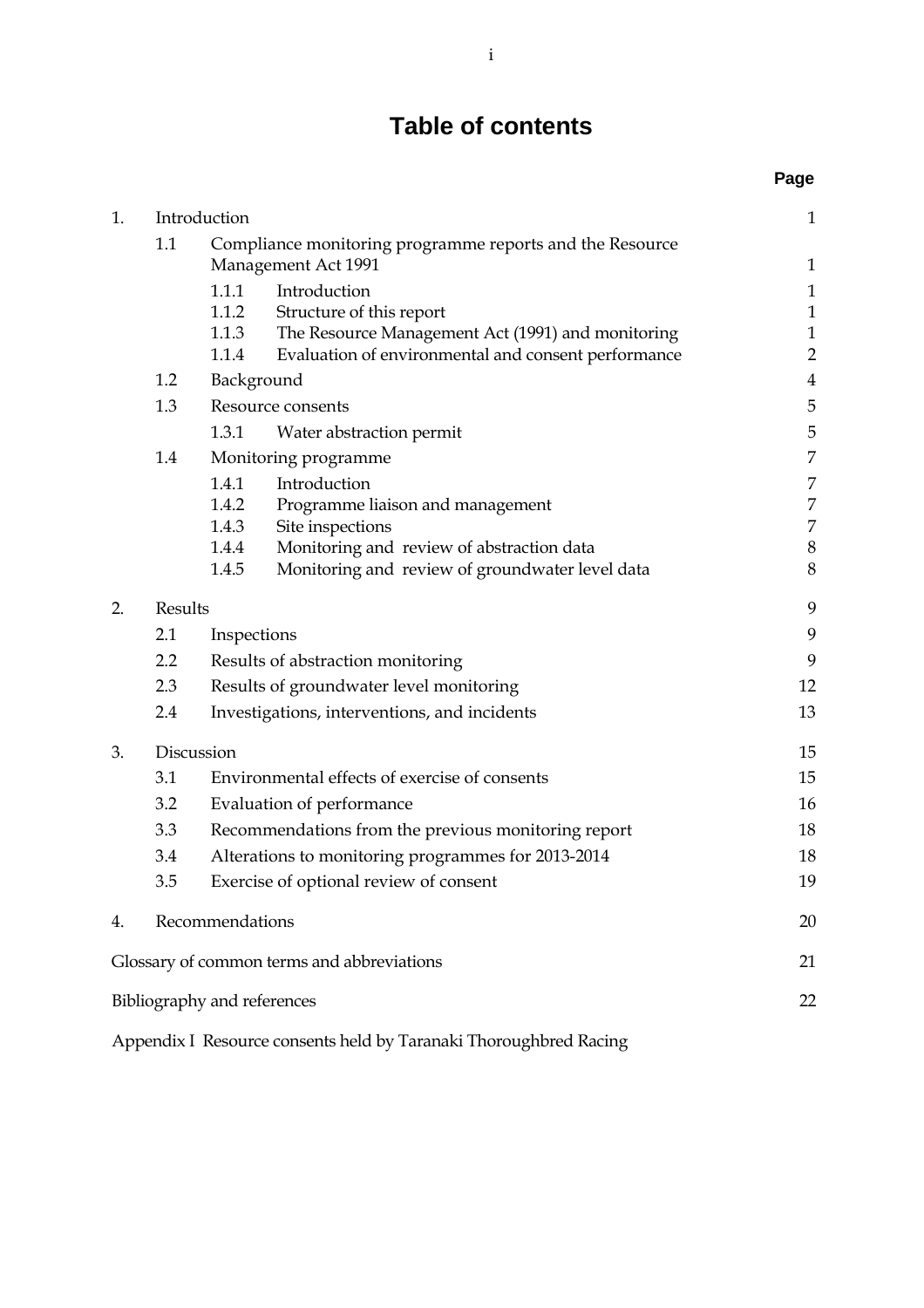# **List of tables**

| Table 1 | Summary of performance for Consent 7470-1 to take and use groundwater      |    |
|---------|----------------------------------------------------------------------------|----|
|         | from a bore for watering of racing tracks and general purposes at Taranaki |    |
|         | Thoroughbred Racing                                                        | 16 |
| Table 2 | Summary of performance for Consent 7470-1.1 to take and use                |    |
|         | groundwater from a bore for watering of racing tracks and general          |    |
|         | purposes at Taranaki Thoroughbred Racing                                   | 17 |
|         |                                                                            |    |

# **List of figures**

| Location of Taranaki Thoroughbred Racing site, the production and<br>Figure 1 |                                                                 |    |
|-------------------------------------------------------------------------------|-----------------------------------------------------------------|----|
|                                                                               | observation bores                                               | 5  |
| Figure 2                                                                      | Daily abstraction volumes under consent 7470-1 (2009-2013)      | 10 |
| Figure 3                                                                      | Daily abstraction volumes under consent 7470-1 (2009-2013)      | 11 |
| <b>Figure 4</b>                                                               | Maximum daily abstraction rate under consent 7470-1 (2009-2013) | 11 |
| Figure 5                                                                      | Maximum daily abstraction rate under consent 7470-1 (2009-2013) | 12 |
| Figure 6                                                                      | Observed water level in GND2102 (2009-2014)                     | 13 |
| Figure 7                                                                      | Observed water level in GND2103 (October 2013-June 2014)        | 13 |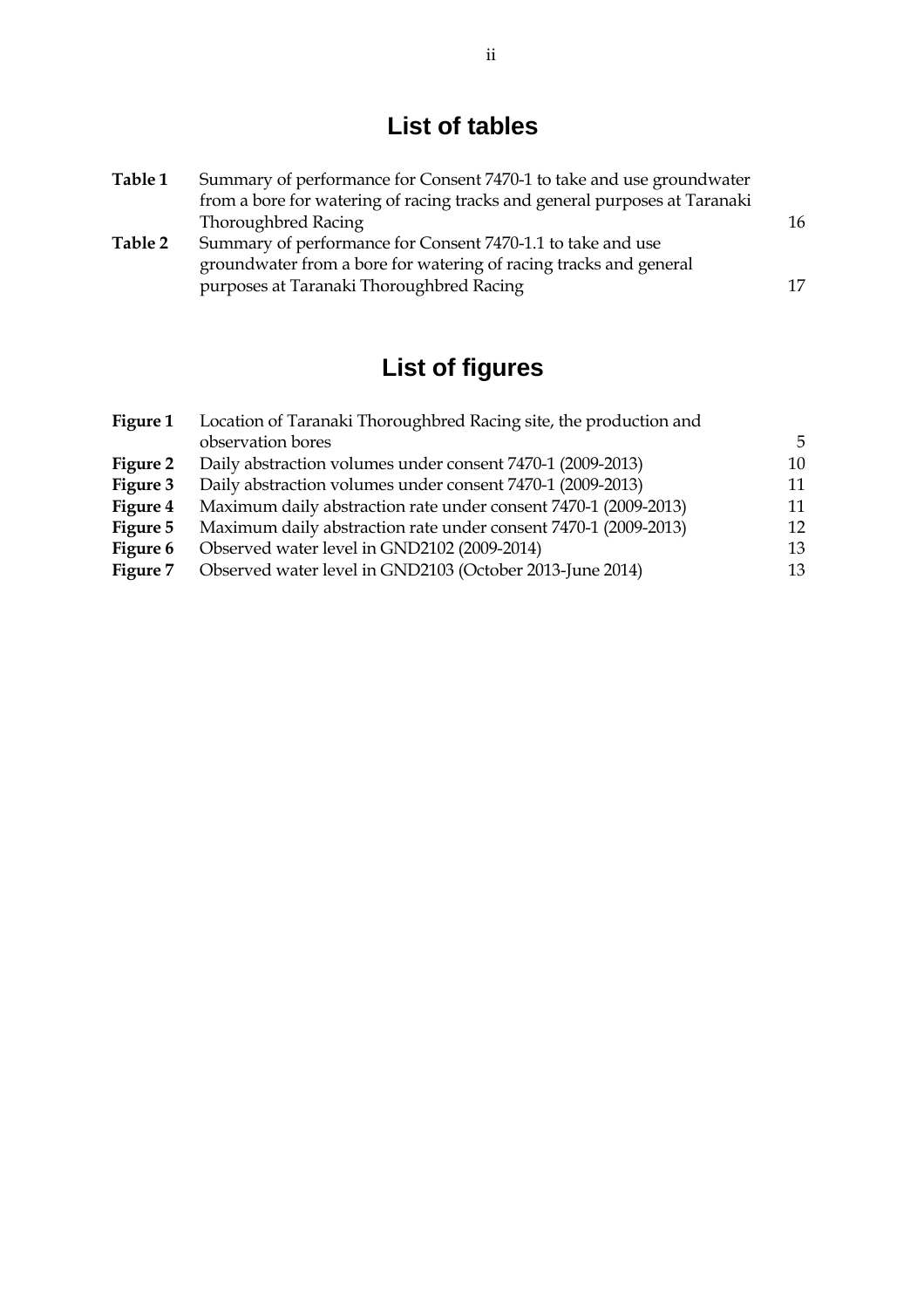## **1. Introduction**

## **1.1 Compliance monitoring programme reports and the Resource Management Act 1991**

### **1.1.1 Introduction**

The following report by the Taranaki Regional Council (the Council) describes the monitoring programme associated with resource consent 7470-1 and 7470-1.1, held by Taranaki Thoroughbred Racing (TTR). TTR operates a race track and associated facilities on Coronation Avenue, New Plymouth. The site is located within the Te Henui catchment. Consent 7470-1 authorises the abstraction of up to 170 cubic metres per day (m3/day) of groundwater from a production bore at the site, at a rate not exceeding 10 litres per second (l/s) and the updated 7470-1.1 authorises the abstraction of up to 500 (m3/day) of groundwater from a production bore at the site, at a rate not exceeding 10 (l/s).

A report was completed in February 2014 which outlined and discussed the results of the monitoring carried out during the 2009-2013 monitoring periods. This report covers the results and findings of the monitoring programme implemented by the Council in respect of consents 7470-1 and 7470-1.1 over the monitoring period July 2013 to June 2014.

### **1.1.2 Structure of this report**

Section 1 of this report is a background section. It sets out general information about compliance monitoring under the *Resource Management Act* 1991 (RMA) and the Council's obligations and general approach to monitoring sites though annual programmes. It also provides details of the resource consent held by TTR for the abstraction of groundwater within the Te Henui catchment, and the nature of the monitoring programme in place for the period under review.

Section 2 presents the results of monitoring during the period under review, including scientific and technical data.

Section 3 discusses the results, their interpretations, and their significance for the environment.

Section 4 presents recommendations to be implemented in the 2014-2015 monitoring year.

A glossary of common abbreviations and scientific terms, and a bibliography, are presented at the end of the report.

### **1.1.3 The Resource Management Act (1991) and monitoring**

The RMA primarily addresses environmental 'effects' which are defined as positive or adverse, temporary or permanent, past, present or future, or cumulative. Effects may arise in relation to:

- (a) the neighbourhood or the wider community around a discharger, and may include cultural and social-economic effects;
- (b) physical effects on the locality, including landscape, amenity and visual effects;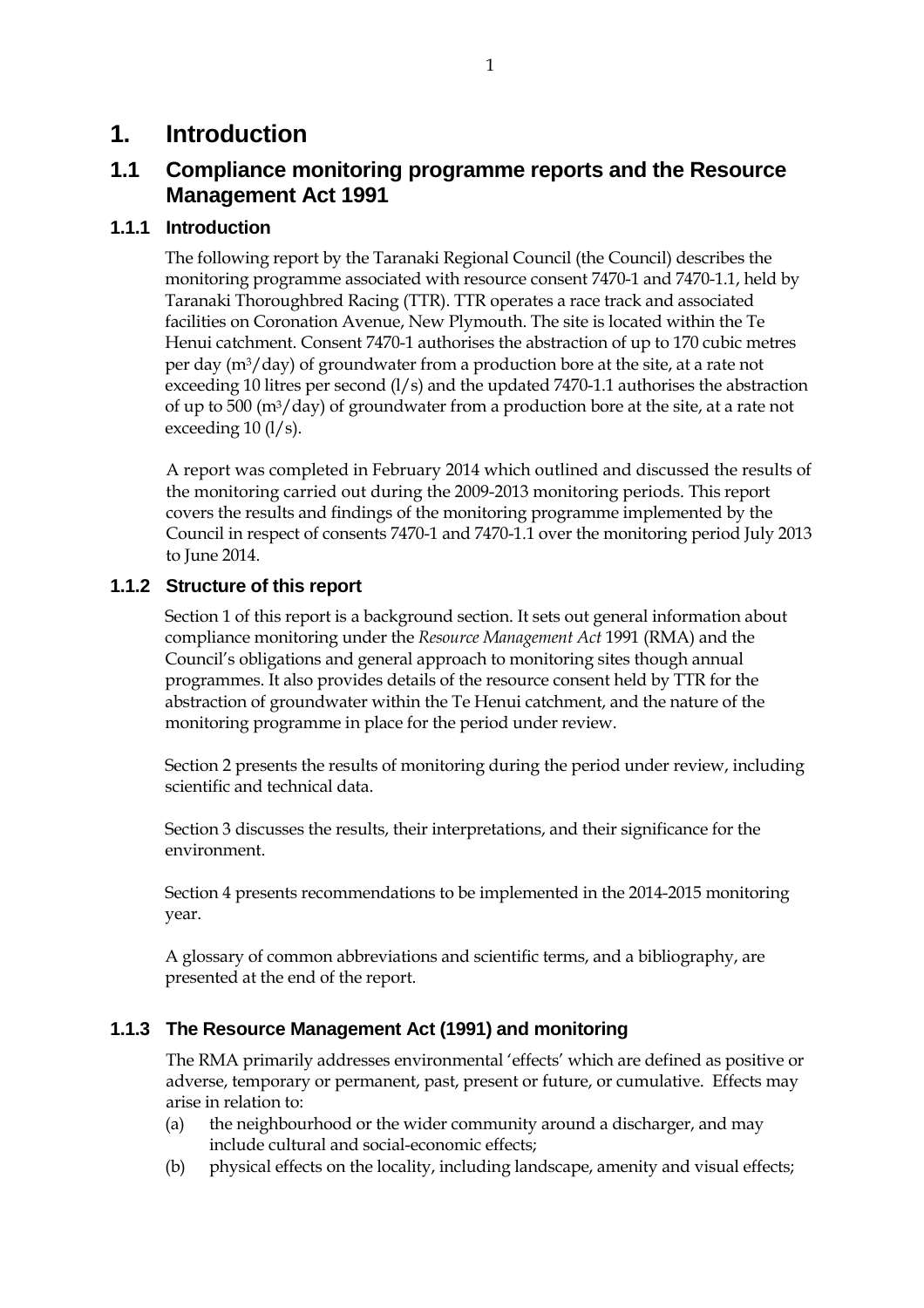- (c) ecosystems, including effects on plants, animals, or habitats, whether aquatic or terrestrial;
- (d) natural and physical resources having special significance (for example recreational, cultural, or aesthetic):
- (e) risks to the neighbourhood or environment.

In drafting and reviewing conditions on discharge permits, and in implementing monitoring programmes, the Council is recognising the comprehensive meaning of 'effects' inasmuch as is appropriate for each discharge source. Monitoring programmes are not only based on exiting permit conditions, but also on the obligations of the RMA to assess the effects of the exercise of consents. In accordance with section 35 of the RMA, the Council undertakes compliance monitoring for consents and rules in regional plans; and maintains an overview of performance of resource users against regional plans and consents. Compliance monitoring, (covering both activity and impact), also enables the Council to continuously assess its own performance in resource management as well as that of resource users particularly consent holders. It further enables the Council to continually re-evaluate its approach to resource management, and ultimately, through the refinement of methods and considered responsible resource utilisation, move closer to achieving sustainable development of the regions resources.

#### **1.1.4 Evaluation of environmental and consent performance**

Besides discussing the various details of the performance and extent of compliance by the consent holder during the period under review, this report also assigns a rating as to TTR's environmental and administrative performance.

**Environmental performance** is concerned with actual or likely effects on the receiving environment from the activities during the monitoring year. **Administrative performance** is concerned with the Company's approach to demonstrating consent compliance in site operations and management including the timely provision of information to Council (such as contingency plans and water take data) in accordance with consent conditions.

Events that were beyond the control of the consent holder and unforeseeable (i.e. a defence under the provisions of the RMA can be established) may be excluded with regard to the performance rating applied. For example loss of data due to a flood destroying deployed field equipment.

The categories used by the Council for this monitoring period, and their interpretation, are as follows:

#### **Environmental Performance**

**High** No or inconsequential (short-term duration, less than minor in severity) breaches of consent or regional plan parameters resulting from the activity; no adverse effects of significance noted or likely in the receiving environment .The Council did not record any verified unauthorised incidents involving significant environmental impacts and was not obliged to issue any abatement notices or infringement notices in relation to such impacts.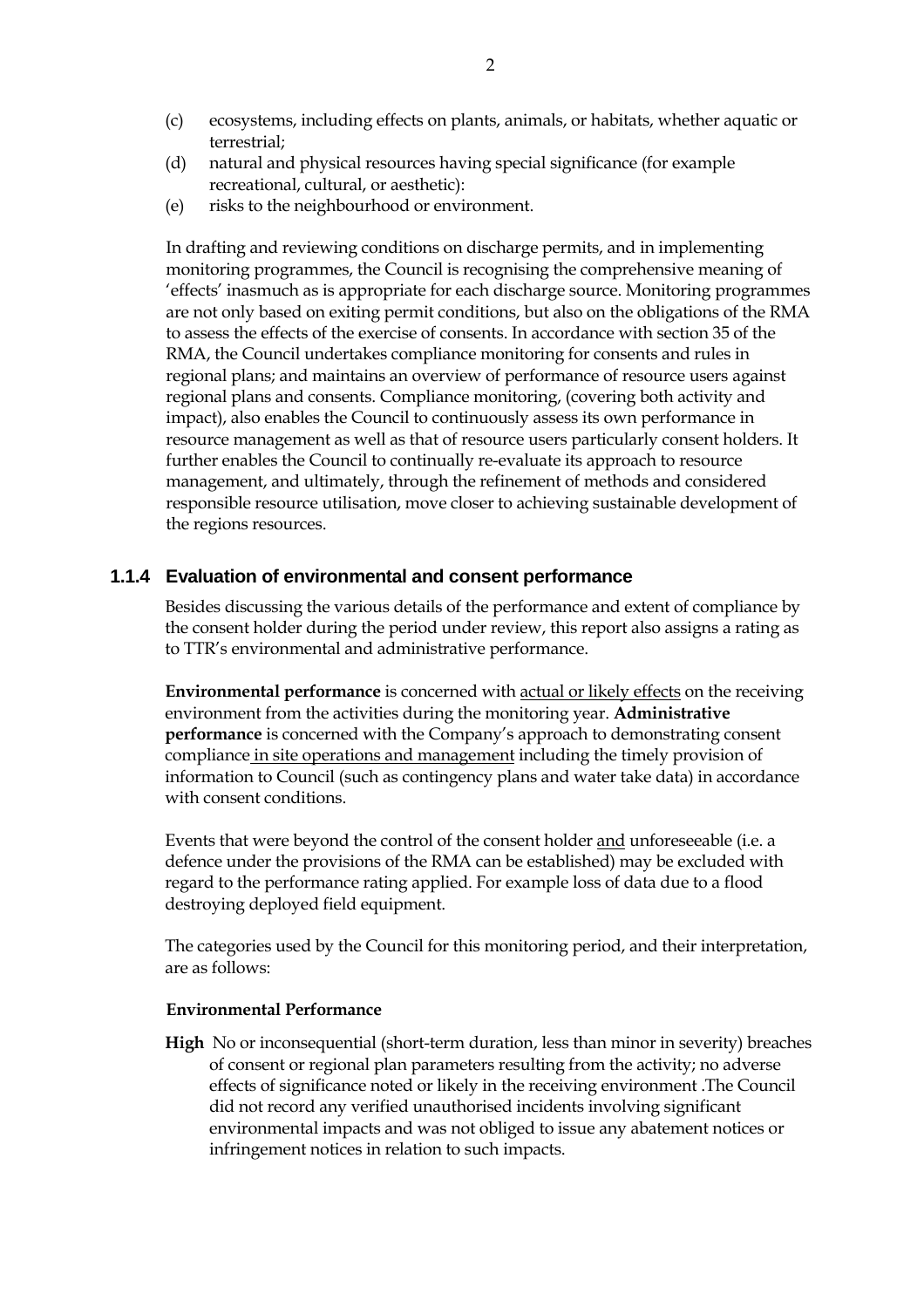**Good** Likely or actual adverse effects of activities on the receiving environment were negligible or minor at most. There were some such issues noted during monitoring, from self reports, or in response to unauthorised incident reports, but these items were not critical, and follow-up inspections showed they have been dealt with. These minor issues were resolved positively, co-operatively, and quickly. The Council was not obliged to issue any abatement notices or infringement notices in relation to the minor non-compliant effects; however abatement notices may have been issued to mitigate an identified potential for an environmental effect to occur.

### For example:

- High suspended solid values recorded in discharge samples, however the discharge was to land or to receiving waters that were in high flow at the time;
- Strong odour beyond boundary but no residential properties or other recipient nearby.
- **Improvement required** Likely or actual adverse effects of activities on the receiving environment were more than minor, but not substantial. There were some issues noted during monitoring, from self reports, or in response to unauthorised incident reports. Cumulative adverse effects of a persistent minor non-compliant activity could elevate a minor issue to this level. Abatement notices and infringement notices may have been issued in respect of effects.
- **Poor** Likely or actual adverse effects of activities on the receiving environment were significant. There were some items noted during monitoring, from self reports, or in response to unauthorised incident reports. Cumulative adverse effects of a persistent moderate non-compliant activity could elevate an 'improvement required' issue to this level. Typically there were grounds for either a prosecution or an infringement notice in respect of effects.

#### **Administrative compliance**

- **High** The administrative requirements of the resource consents were met, or any failure to do this had trivial consequences and were addressed promptly and cooperatively.
- **Good** Perhaps some administrative requirements of the resource consents were not met at a particular time, however these were addressed without repeated interventions from the Council staff. Alternatively adequate reason was provided for matters such as the no or late provision of information, interpretation of 'best practical option' for avoiding potential effects, etc.
- **Improvement required** Repeated interventions to meet the administrative requirements of the resource consents were made by Council staff. These matters took some time to resolve, or remained unresolved at the end of the period under review. The Council may have issued an abatement notice to attain compliance.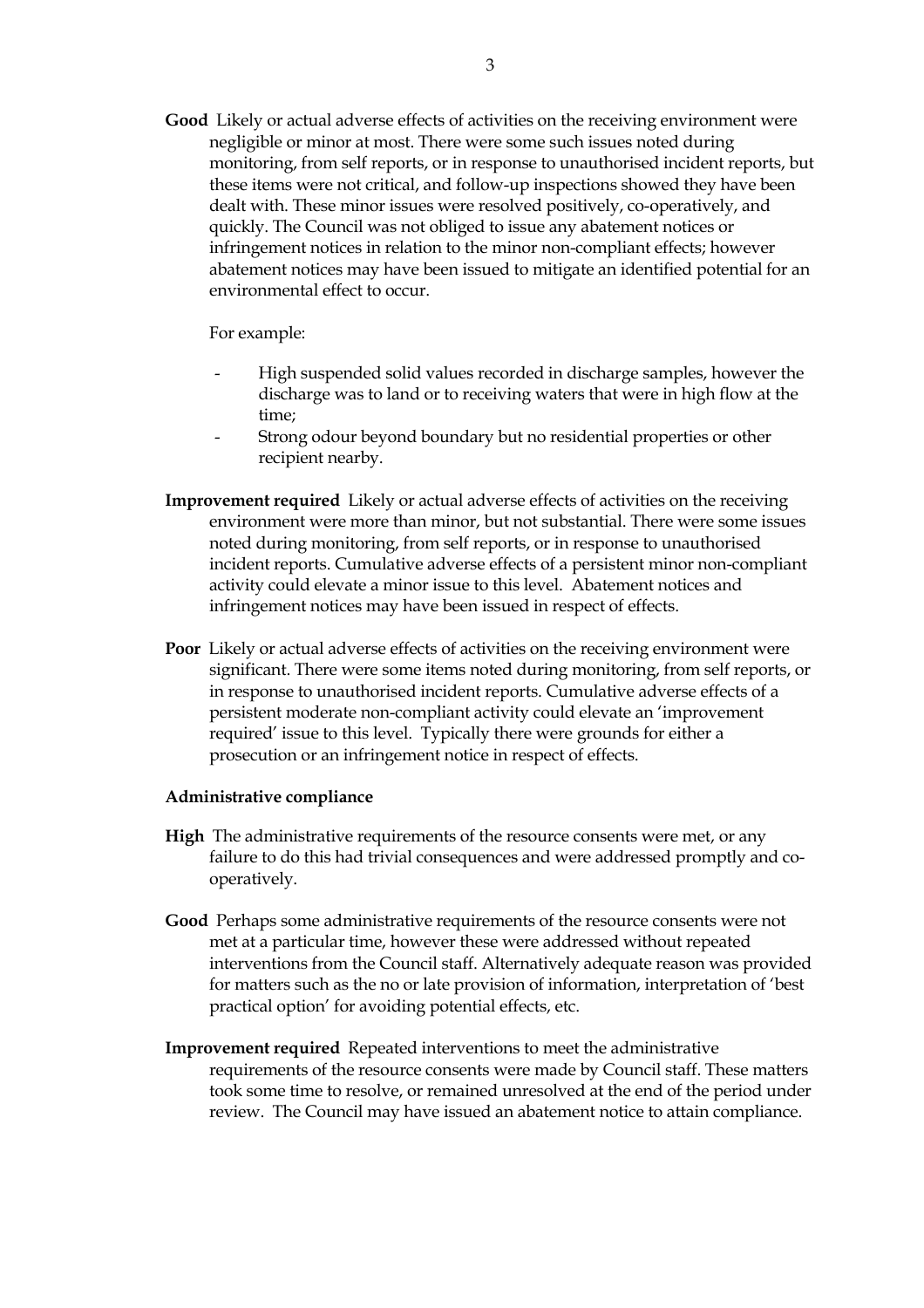**Poor** Material failings to meet the administrative requirements of the resource consents. Significant intervention by the Council was required. Typically there were grounds for an infringement notice.

 For reference, in the 2013-2014 year, 60% of consent holders in Taranaki monitored through tailored compliance monitoring programmes achieved a high level of environmental performance and compliance with their consents, while another 29% demonstrated a good level of environmental performance and compliance with their consents.

## **1.2 Background**

The production bore operated by TTR was drilled and constructed by Borewell NZ Limited. The construction of the bore was completed on 27 March 2009, and it was assigned Council reference code GND2010. The bore is located to the south of the main race track, approximately 40 m from the site's boundary with Pukekura Park (Figure 1).

The geological log of the bore indicates volcanic sand and gravel layers, interbedded with peat horizons, were encountered to a depth of 86 m. Mudstone (papa) was encountered from 86 m to 131 m (total depth). The bore log indicates that three separate water bearing layers were encountered during drilling. The bore was completed with alternating 150 mm stainless steel spacers and 178 mm diameter stainless steel screen between 62 m and 83 m. The total screen length is 12 m.

Following a sequence of exceedances of the maximum daily abstraction volumes and rates, an application was received by the Council from TTR to change the consent conditions of 7470-1 to increase the maximum daily abstraction volume from  $170 \text{ m}^3$  to 500 m3. The purpose of the consent was also altered The potential for adverse effects on downgradient surface water systems as a result of the abstraction was deemed negligible. These changes were granted on 10 June 2014 and updated the consent number from 7470-1 to 7470-1.1.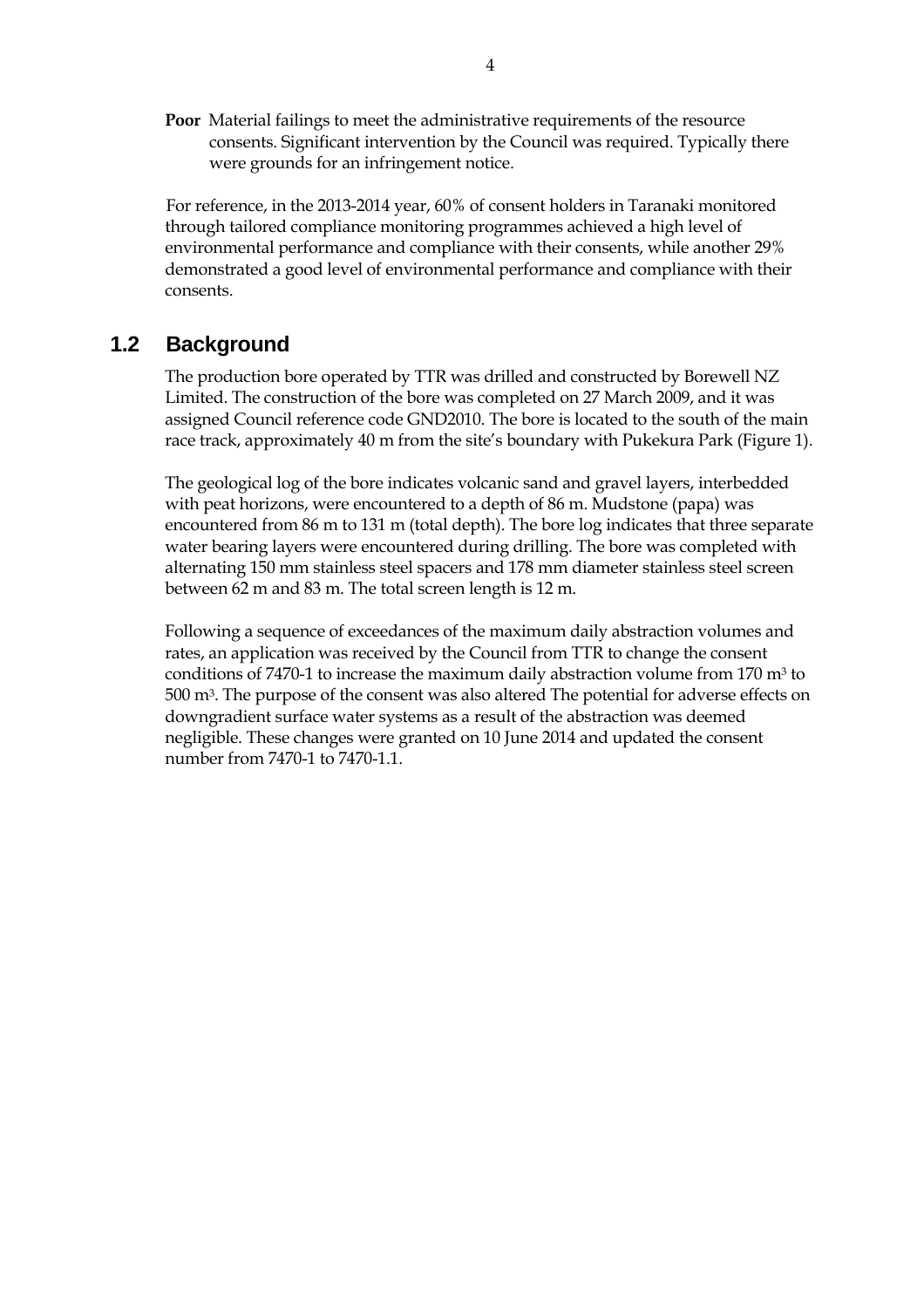

**Figure 1** Location of Taranaki Thoroughbred Racing site, the production and observation bores

## **1.3 Resource consents**

## **1.3.1 Water abstraction permit**

Section 14 of the RMA stipulates that no person may take, use, dam or divert any water, unless the activity is expressly authorised by a resource consent or a rule in a regional plan, or it falls within a particular category set out in Section 14.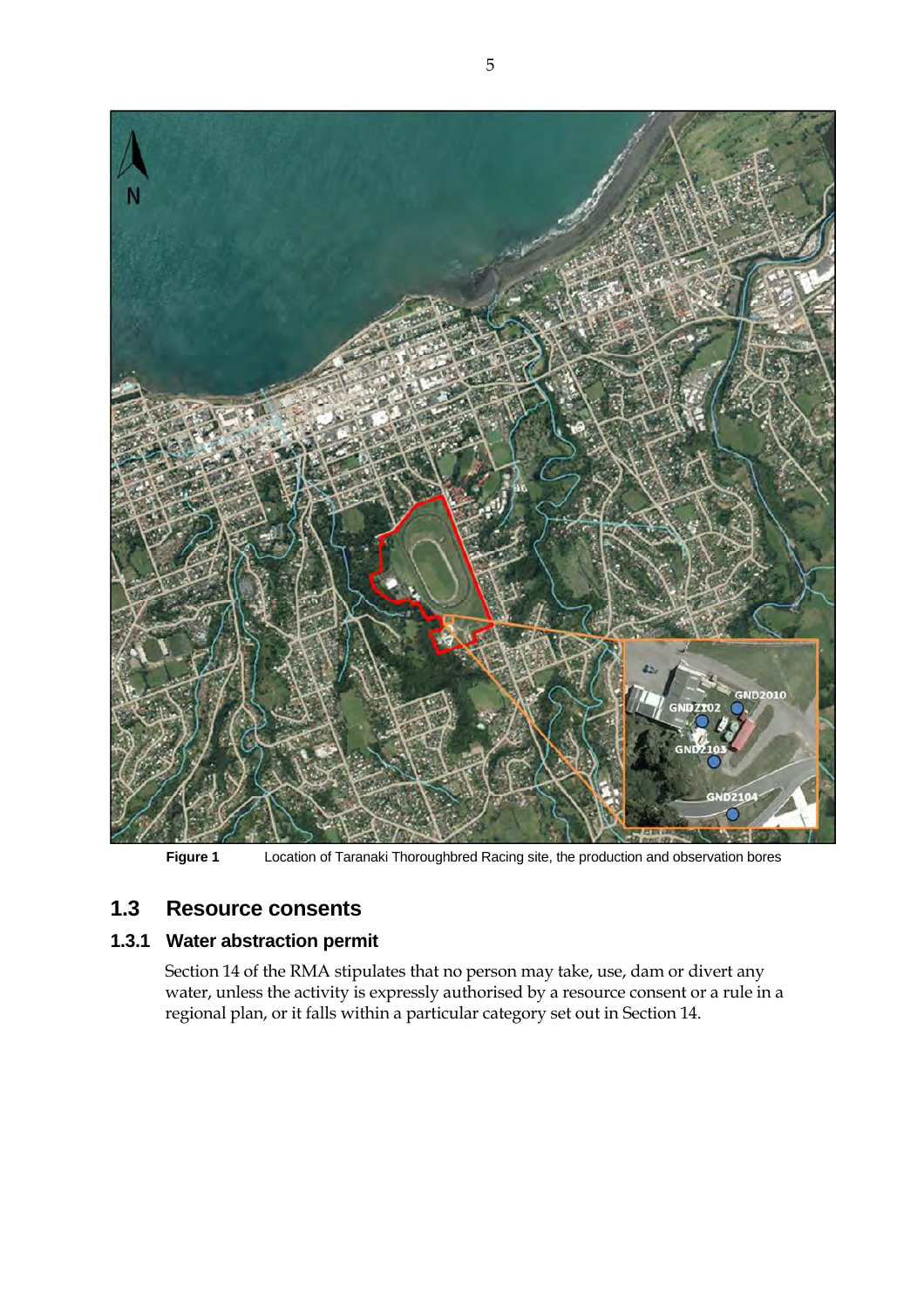TTR holds water permit **7470-1.1**, to take and use groundwater from a bore for watering of racing tracks and general purposes at the TTR Club, and filling of water tanks for watering of Council-owned gardens within New Plymouth District, and other general purposes within Pukekura Park. This permit was issued by the Council on 10 June 2014 under Section 87(d) of the RMA. It is due to expire on 1 June 2020. This is an update of water permit **7470-1**, to take and use groundwater from a bore for watering of racing tracks and general purposes at the Taranaki Racing Club, which was granted on 20 August 2009 under Section 87(d) of the RMA. Both consents were active during the period under review; 7470-1 was active between 1 July 2013 and 9 June 2014 and 7470-1.1 was active between 10 June and 30 June 2014.

The consents include 10 special conditions setting out specific requirements with which the consent holder must comply. The conditions attached to the consent are summarised below.

### **7470-1**

- Condition 1 imposes limits on the volume and rate of abstraction;
- Condition 2 requires the consent holder to install a water meter to record the volume of water being abstracted and an electronic data logging device which meets the required specification;
- Condition 3 requires that the bore be labelled with the Council reference code;
- Condition 4 requires the consent holder to maintain a continuous record of groundwater level in observation bores by installing automatic level recording devices which meet the required specification;
- Condition 5 requires that an additional observation bore remain accessible for New Plymouth District Council (NPDC) to monitor water levels;
- Condition 6 requires all records of water abstraction and groundwater level monitoring to be submitted to NPDC at stipulated intervals;
- Condition 7 requires all electronic records of water abstraction and groundwater level monitoring to be made available to the Council;
- Condition 8 requires the consent holder to adopt the best practicable option to prevent or minimise any actual or likely adverse effect on the environment associated with the abstraction of groundwater, including the efficient use of water;
- Condition 9 is a lapse condition; and
- Condition 10 is a review condition.

### **7470-1.1**

- Condition 1 imposes limits on the volume and rate of abstraction;
- Condition 2 requires the consent holder to install a water meter to record the volume of water being abstracted and an electronic data logging device which meets the required specification;
- Condition 3 requires the data required in condition 2 to be transmitted to the Council in a format to maintain a 'real time' format.
- Condition 4 requires that the bore be labelled with the Council reference code;
- Condition 5 requires the consent holder to maintain a continuous record of groundwater level in observation bores by installing automatic level recording devices which meet the required specification;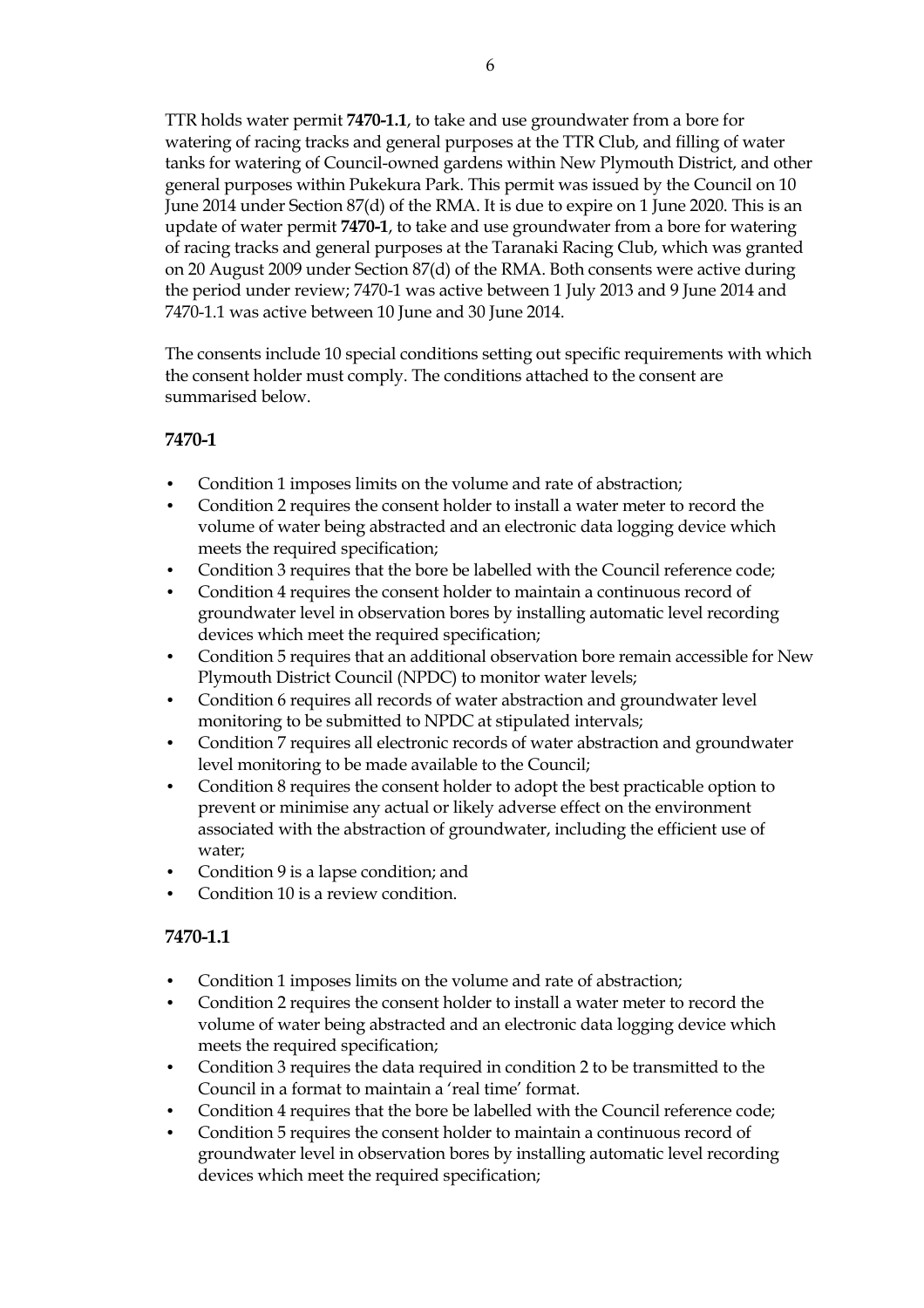- Condition 6 requires that an additional observation bore remain accessible for New Plymouth District Council (NPDC) to monitor water levels;
- Condition 7 requires all records of water abstraction and groundwater level monitoring to be submitted to NPDC at stipulated intervals;
- Condition 8 requires the consent holder to adopt the best practicable option to prevent or minimise any actual or likely adverse effect on the environment associated with the abstraction of groundwater, including the efficient use of water;
- Condition 9 is a lapse condition; and
- Condition 10 is a review condition.

Copies of the permits are included in Appendix I.

## **1.4 Monitoring programme**

### **1.4.1 Introduction**

Section 35 of the RMA sets out obligation upon the Council to gather information, conduct research, and monitor the effects arising with regard to the exercising of resource consents within the Taranaki region, and to report on the results.

The Council may therefore make and record measurements of physical and chemical parameters, take samples for analysis, carry out surveys and inspections, conduct investigations, and seek information from consent holders.

The monitoring programme associated with consents 7470-1 and 7470-1.1 consisted of four primary components.

### **1.4.2 Programme liaison and management**

There is generally a significant investment of time and resources by the Council in ongoing liaison with the consent holder over consent conditions, their interpretation and application, in discussion over monitoring requirements, preparation for any reviews, renewals, or new consents, advice on the Council's environmental management strategies, the content of regional plans, and consultation on associated matters.

### **1.4.3 Site inspections**

The TTR site was visited on five occasions during the period under review for the purpose of undertaking inspections. A typical inspection visit included;

- Obtaining static water level measurements from the production and observation bores;
- Taking instantaneous abstraction volume and rate readings from the production bore flow meter;
- Taking instantaneous abstraction volume and rate readings from data logger display for comparison with flow meter readings;
- Downloading electronic abstraction and water level data and;
- Carrying out a general visual inspection of the production bore headworks, pipework and water storage infrastructure.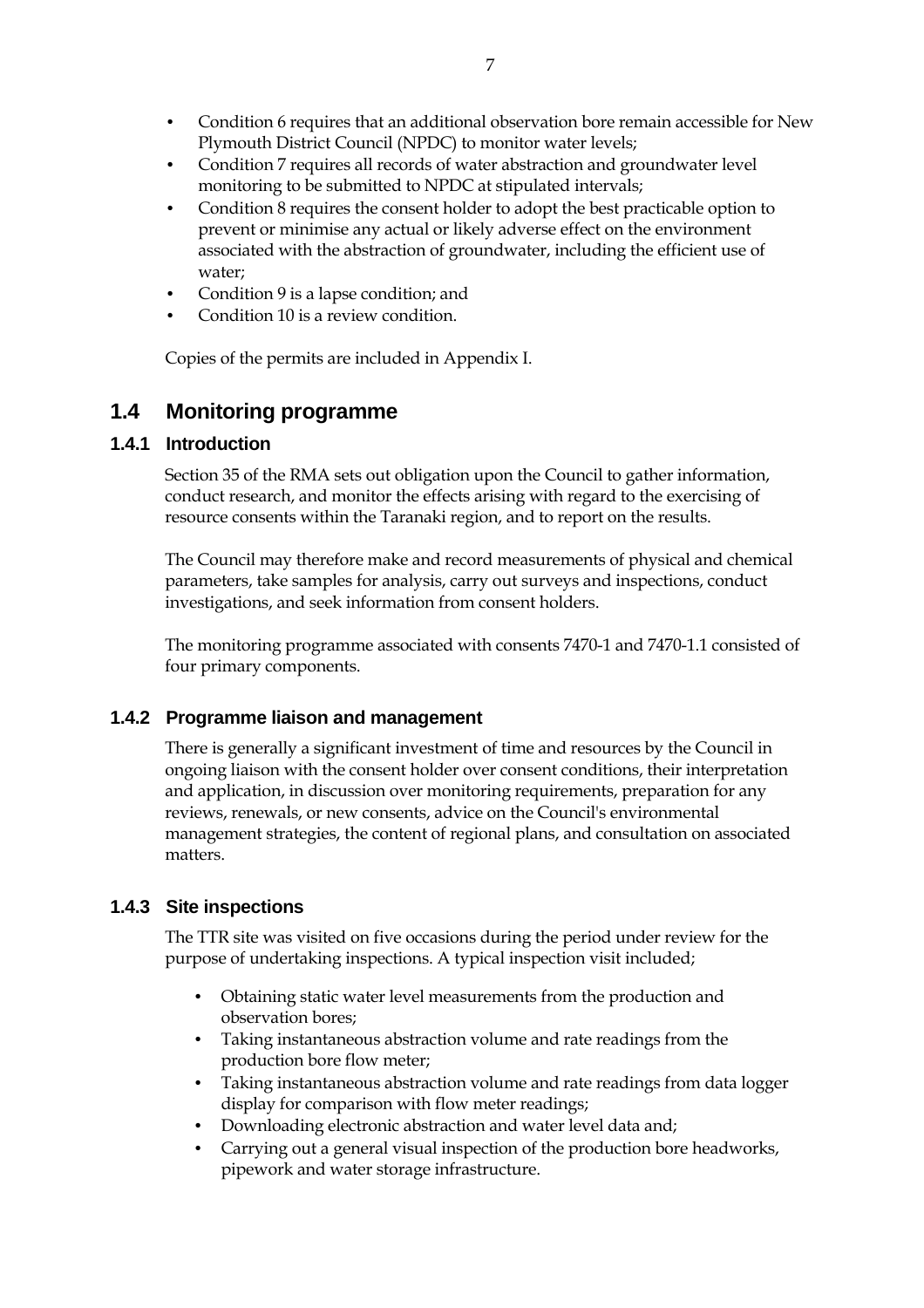#### **1.4.4 Monitoring and review of abstraction data**

The volume and rate of abstraction from GND2010 is recorded electronically on a datalogging unit and transferred to the council via telemetry. In order to assess compliance with the special conditions of consents 7470-1 and 7470-1.1, a review of all abstraction data is carried out for comparison against stipulated limits. All data needs to be processed and checked for accuracy before any analysis can be carried out.

#### **1.4.5 Monitoring and review of groundwater level data**

In order to monitor the effects of the abstraction authorised under consents 7470-1 and 7470-1.1 on local groundwater levels and flow regimes, groundwater levels were measured manually in both the production and observation bores during inspection visits. Pressure transducers were installed in observation bores GND2102 and GND2103. In addition, an atmospheric logger was also installed to measure and record barometric pressure. The electronic data was downloaded by Council Officers during inspection visits. Manual measurements of water level are also obtained from the third bore during inspection visits. All data needs to be processed by Council staff and checked for accuracy before any analysis can be carried out.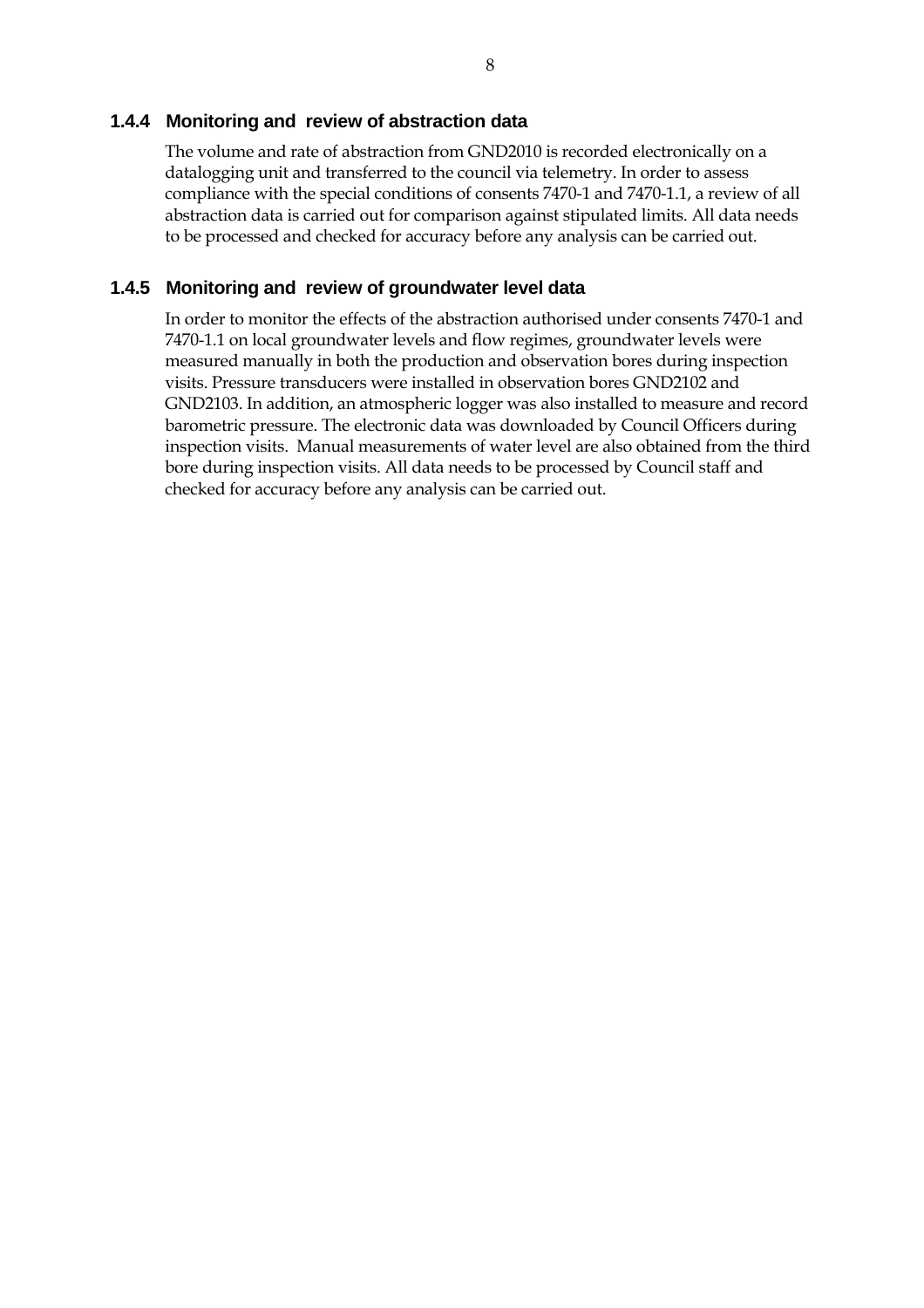## **2. Results**

## **2.1 Inspections**

During the period under review, five inspection visits were carried out in relation to consents 7470-1 and 7470-1.1. The following observations were recorded:

### **4 July 2013**

 Repairs that had been made to GND2102 by Harry Dixon of Strata Drilling were inspected. The protective casing had been extended up by 2.65 m, preventing rainfall runoff from entering the bore at the surface. Manual water level measurements were carried out at GND2010, GND2102, GND2103 and GND2104. No abstraction occurred during the inspection visit.

### **25 September 2013**

 No abstraction occurred during the inspection visit. An abatement notice was hand delivered to Carey Hobbs, the Chief Executive Officer of TTR, due to the exceedance of the maximum daily abstraction volume  $(170 \text{ m}^3/\text{day})$ . TTR staff stated they were now more aware of daily abstraction limits so over abstraction was unlikely to reoccur in the future. An iCE3 telemetry device was installed on the data logger in GND2010. A manual water level measurement was also carried out at this bore.

### **17 October 2013**

 Manual water level measurements were carried out at GND2103, GND2102 and GND2010. Access could not be gained to GND2104 as the manhole cover could not be removed. Data was downloaded from the data logger in GND2010. Groundwater level data was downloaded from hobo loggers in GND2102, GND2103 and the barometric hobo logger.

#### **24 October 2013**

 Manual water level measurements were carried out at GND2010, GND2102 and GND2103. There was a mouse nest found inside the flowmeter box. It was suggested this be cleaned out to prevent the possibility of mice chewing through wires. A hobo logger on a 24 m cable was removed from GND2103 and a new Solinst level logger on a 30 m cable was installed.

#### **11 March 2014**

Two additional 30 m<sup>3</sup> tanks were noted on site waiting to be installed, which would bring the total storage to 176 m<sup>3</sup>. The label on GND2102 was found to be faded and unreadable. The data from groundwater level hobo logger in GND2102 was downloaded. Data was downloaded from the atmospheric hobo logger. The data from the Solinst level logger in GND2102 was downloaded. Manual water level measurements were carried out at GND2010, GND2102 and GND2103.

## **2.2 Results of abstraction monitoring**

As a condition of TTR's consent 7470-1.1, they are required to record the daily volumes abstracted, and the rate of abstraction. The abstraction data is captured electronically, and sent by telemetry directly to the TRC's computer system.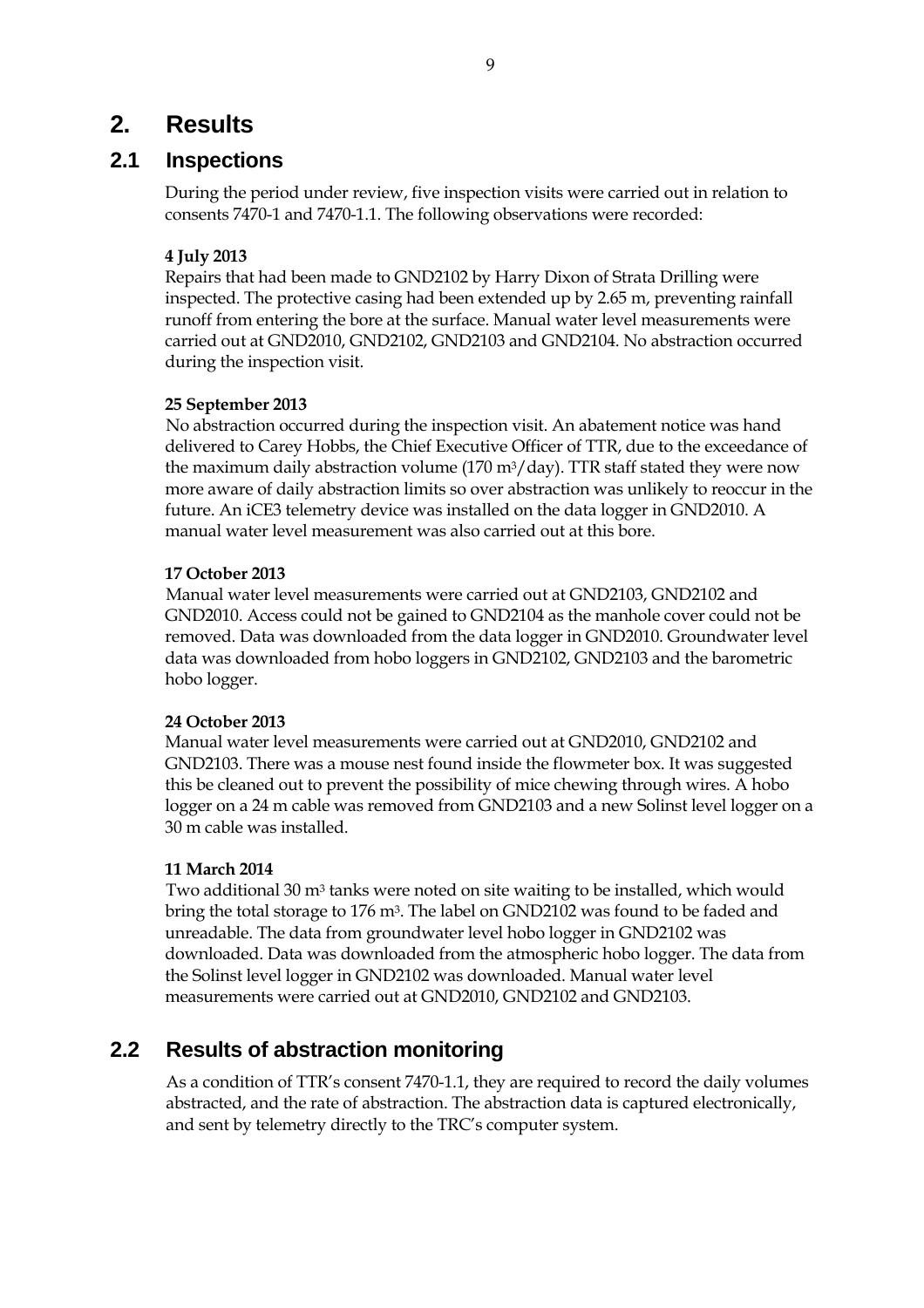Consent 7470-1 (1 July 2013 - 9 June 2014) stipulates an abstraction volume limit of 170 m3/day, and a maximum abstraction rate of 10 l/s. Consent 7470-1.1 (10 June 2014 - 30 June 2014) stipulates an abstraction volume limit of 500 m3/day, and a maximum abstraction rate of 10 l/s. The maximum daily abstraction volume and rate data for the period under review are presented in Figure 2 and Figure 4. The maximum daily abstraction volume and rate data for the period Oct 2009 – June 2014 are presented in Figure 3 and Figure 5.

Figure 2 indicates that the maximum authorised abstraction rate of  $170 \text{ m}^3/\text{day}$  was exceeded on thirteen occasions during the period under review. Enforcement action was undertaken by the Council in relation to this non-compliance (see Section 2.4). The maximum authorised abstraction rate of 500 m3/day was not exceeded. Figure 3 shows that most of the exceedances occurred in summer, when more groundwater would be needed to irrigate the land during the drier months.

Figure 4 indicates that the maximum authorised abstraction rate was not exceeded during the monitoring period. Figure 5 shows that the rate has not been exceeded since monitoring began at the site.



**Figure 2** Daily abstraction volumes under consent 7470-1 (2009-2014)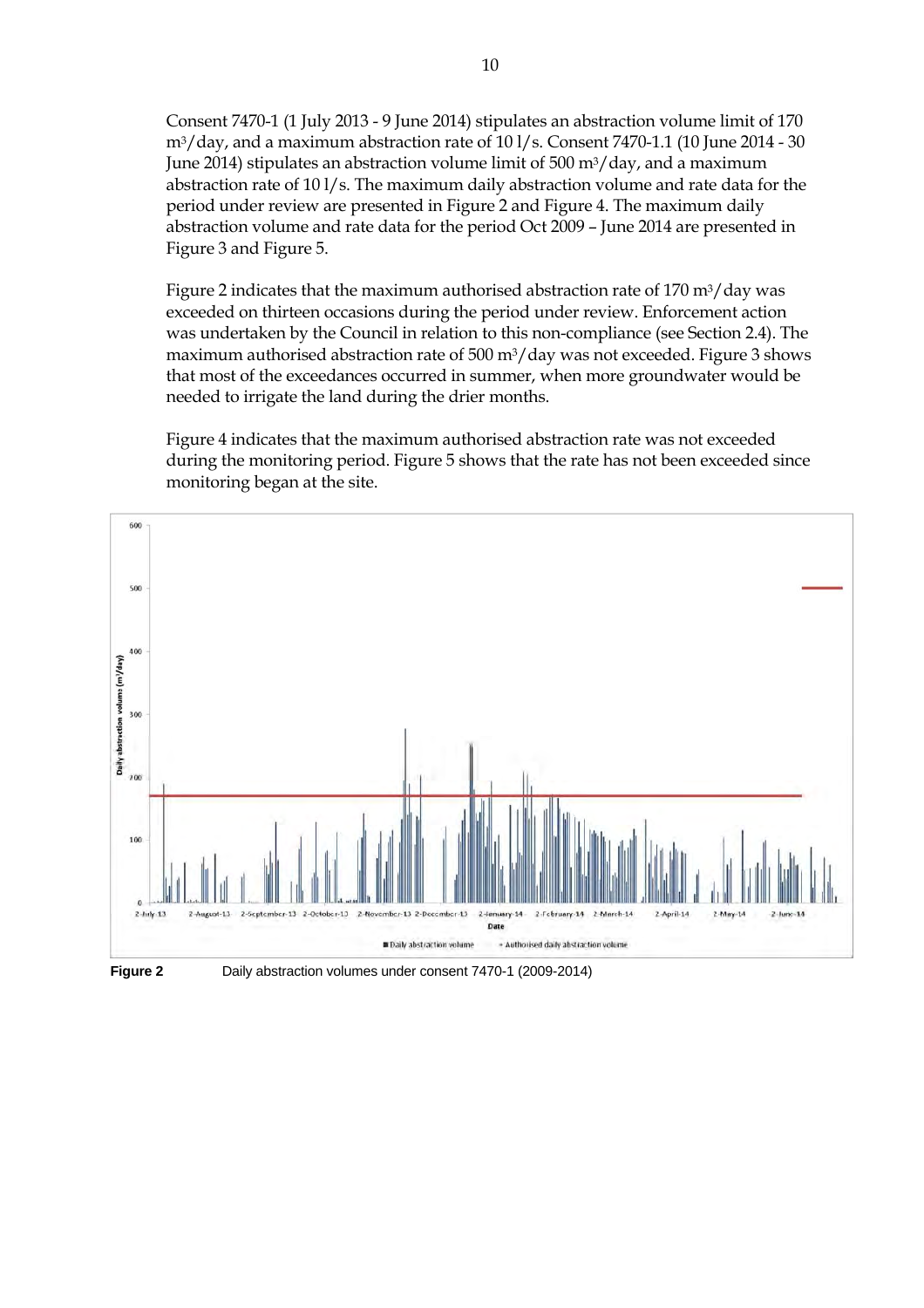





**Figure 4** Maximum daily abstraction rate under consent 7470-1 (2009-2014)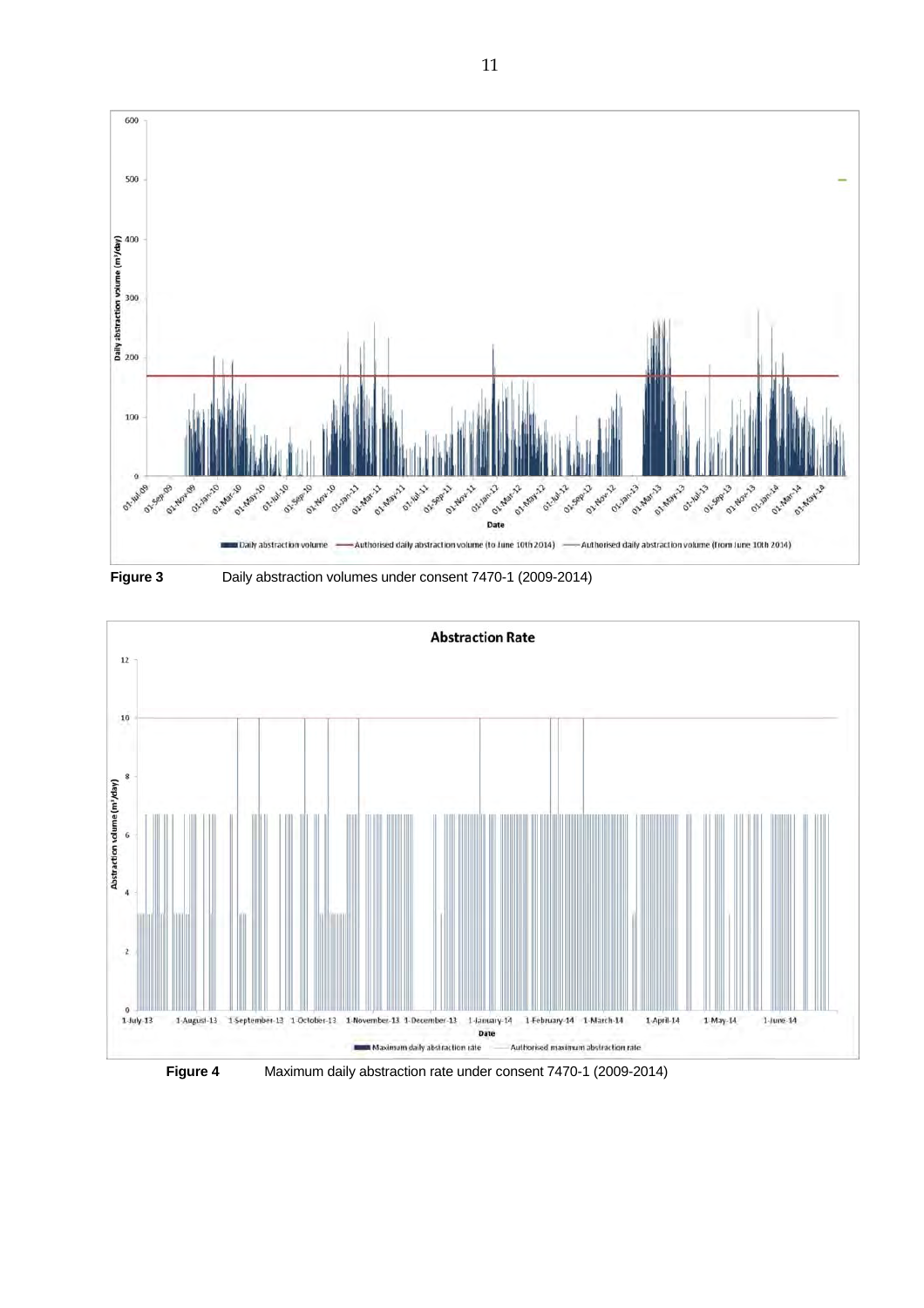

**Figure 5** Maximum daily abstraction rate under consent 7470-1 (2009-2014)

## **2.3 Results of groundwater level monitoring**

Electronic records of the water level in GND2102 and GND2103 are available for the period under review. The water level data obtained from GND2102 over the entire monitoring period is plotted in Figure 6. There are some gaps in the data record between July 2009 and June 2013 where logger memory capacity has been exceeded before being downloaded. The data is complete for the 2013-2014 monitoring period. The data is presented with the production bore abstraction data and daily rainfall values taken from the Council's Mangorei rainfall station, located approximately 3.5 km south of the site.

An issue with the data being obtained from GND2103 was discovered in mid 2013. Further investigations found that the logger had not been suspended at sufficient depth to capture the full range of water level drawdown occurring within the bore as a result of the abstraction from the production bore. On 24 October 2013 a hobo logger on a 24 m cable was removed from the well and a new solinst level logger on a 30 m cable was installed. Therefore, water level data for GND2103 is only available from 24 October 2013 onwards, as shown in Figure 7.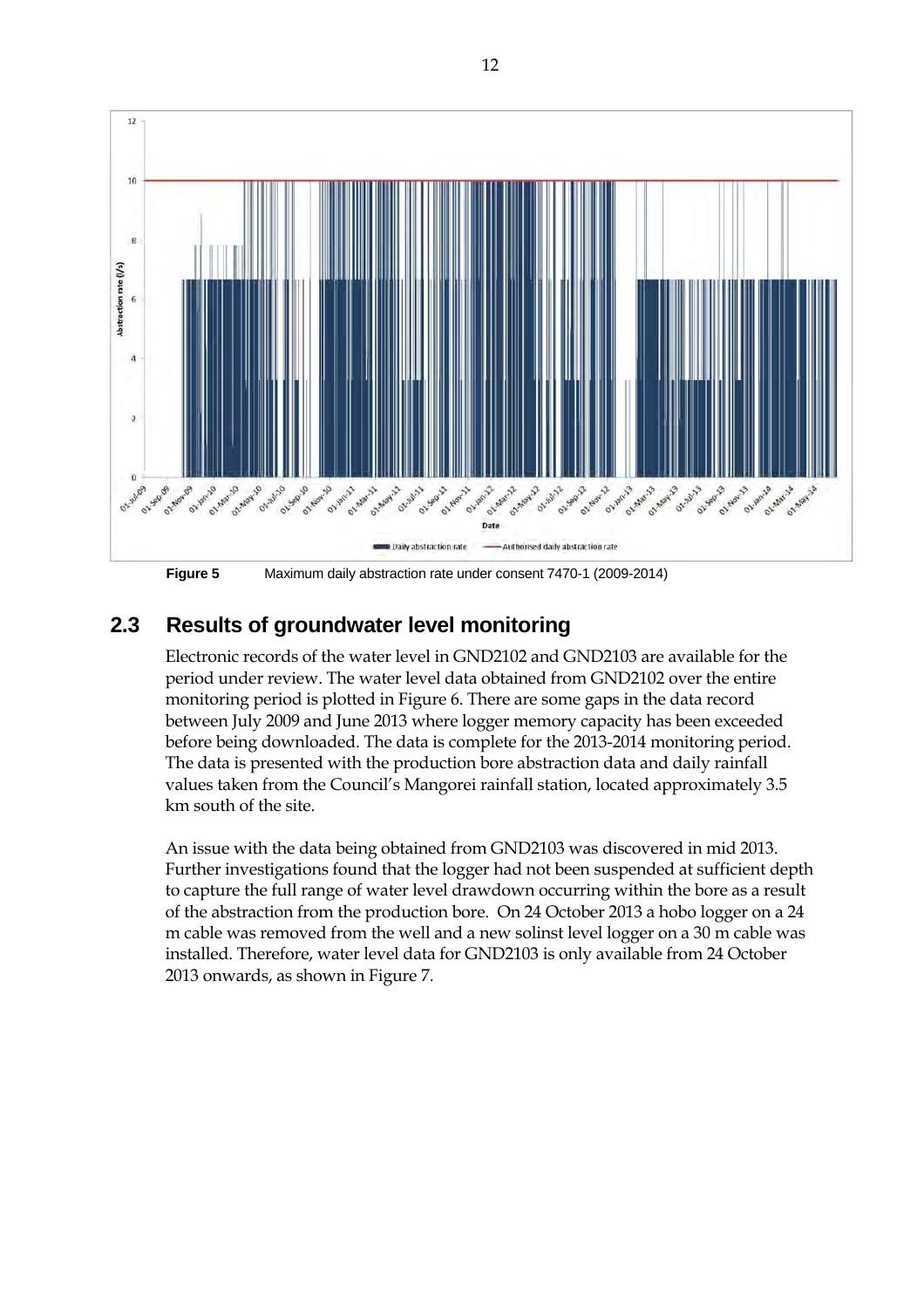

**Figure 6** Observed water level in GND2102 (2009-2014)



**Figure 7** Observed water level in GND2103 (October 2013-June 2014)

## **2.4 Investigations, interventions, and incidents**

The monitoring programme for the period was based on what was considered to be an appropriate level of monitoring, review of data, and liaison with the consent holder. During a monitoring period, matters may arise which require additional activity by the Council for example provision of advice and information, or investigation of potential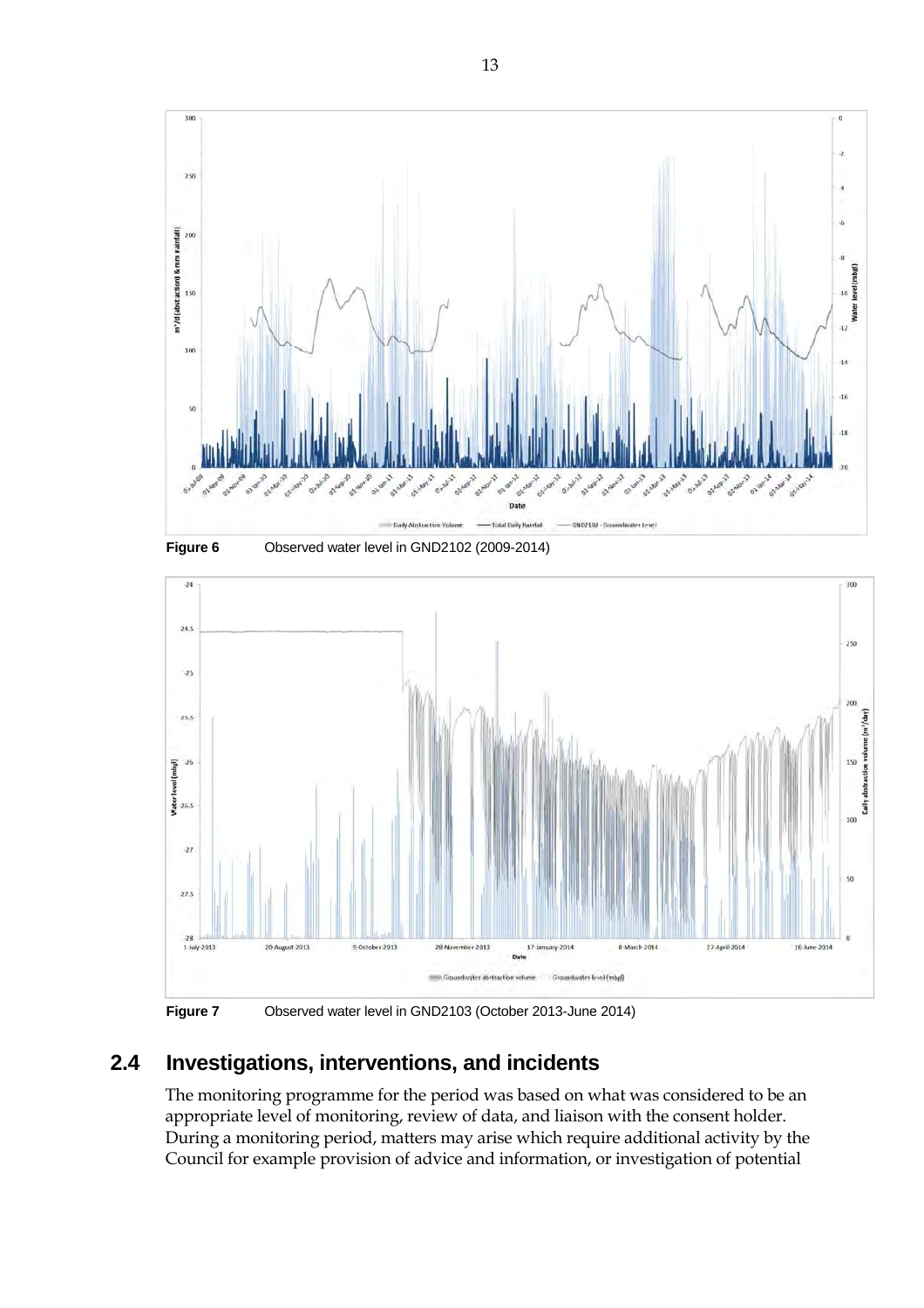or actual courses of non-compliance or failure to maintain good practices. A pro-active approach that in the first instance avoids issues occurring is favoured.

The Council operates and maintains a register of all complaints or reported and discovered excursions from acceptable limits and practices, including non-compliance with consents, which may damage the environment. The Unauthorised Incident Register (UIR) includes events where the company concerned has itself notified the Council. The register contains details of any investigation and corrective action taken.

Complaints may be alleged to be associated with a particular site. If there is potentially an issue of legal liability, the Council must be able to prove by investigation that the identified company is indeed the source of the incident (or that the allegation cannot be proven).

An incident was entered into the Council's UIR in August 2013 for consent noncompliances in relation to consent 7470-1. The non-compliances identified related to the exceedance of the maximum abstraction volume and rate authorised by consent 7470-1 during the 2012-2013 monitoring period.

On 3 September 2013, TTR was subsequently issued an Abatement Notice requesting them to take all steps necessary to comply with all conditions of consent 7470-1. Due to continued exceedances of the maximum daily abstraction volume between 11 November 2013 and 17 January 2014, the Council issued TTR with an infringement notice on 7 March 2014.Due to the repeated exceedances, TTR applied for a change of consent conditions, which was granted on 10 June 2014. This change in conditions increased the maximum daily abstraction volume from  $170 \text{ m}^3/\text{day}$  to  $500 \text{ m}^3/\text{day}$ . Since abstraction began in 2009, abstraction volumes have not exceeded 300 m<sup>3</sup>/day so it is highly unlikely that 500 m3/day will be exceeded.

A requirement of the both consent 7470-1 and 7470-1.1 was the supply of abstraction and groundwater level monitoring data to NPDC. Abstraction data is transmitted directly to the Council via telemetry and water level downloaded from dataloggers during inspection visits. To date, the data has not been forwarded to NPDC as required under the conditions of the consent. While the supply of such data to NPDC is ultimately the responsibility of the consent holder, the Council will in future send all data to NPDC as it is processed. All historic data is also being compiled by the Council and will be forwarded to NPDC in due course. The Council views this issue as a minor non-compliance which is a result of confusion over who was forwarding data to NPDC.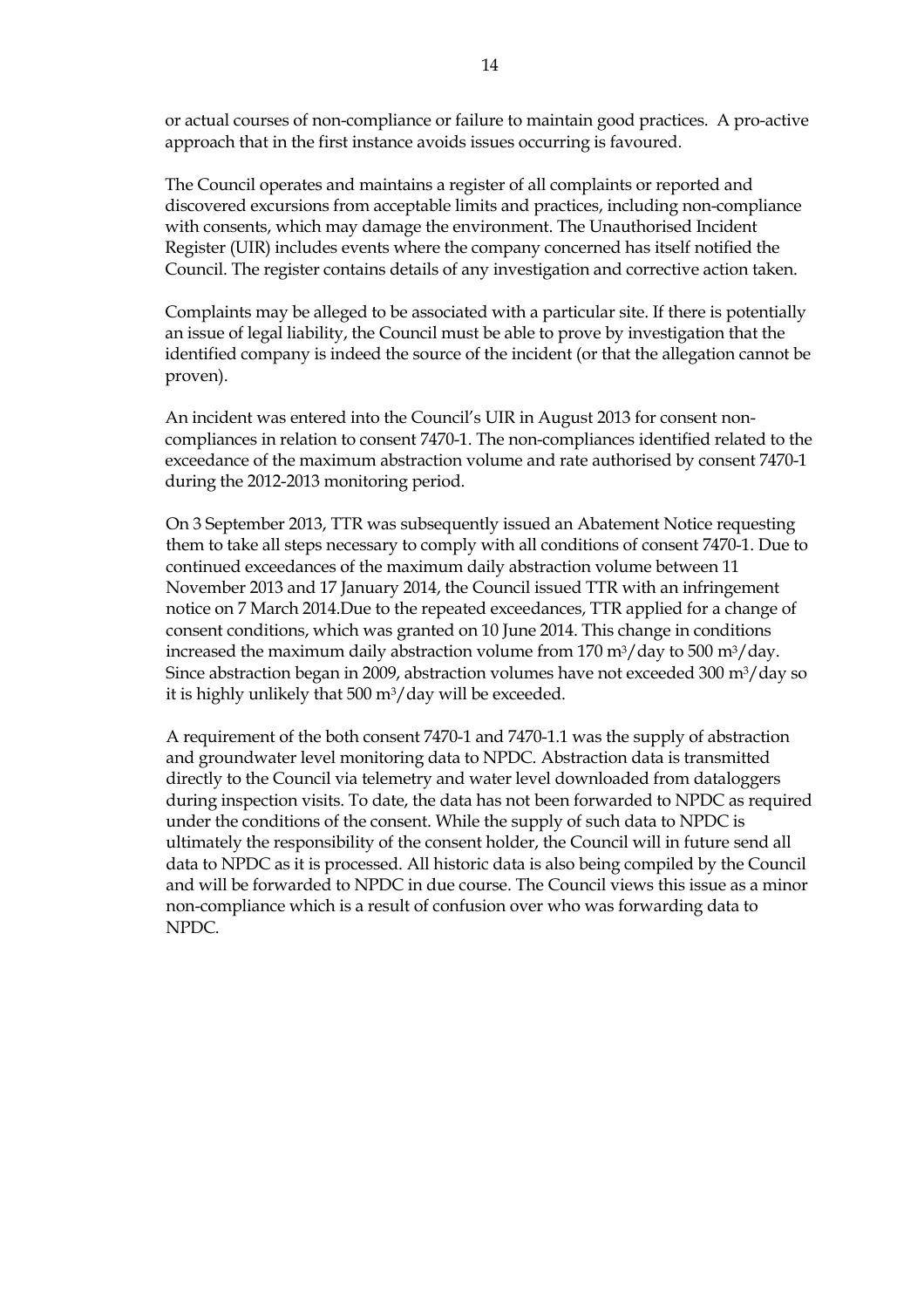## **3. Discussion**

## **3.1 Environmental effects of exercise of consents**

The main potential environmental effect of a groundwater abstraction is the reduction in groundwater levels in the vicinity of the production bore. Depending on the local hydrogeological characteristics, the lowering of groundwater levels could reduce the volume of water available for abstraction by other existing groundwater users, or reduce the volume of groundwater discharge into local surface water features.

The potential effects of the abstraction authorised by consent 7470-1 and 7470-1.1 were thoroughly assessed during the processing of the consent application. Analysis of the pump test data suggests that measureable drawdown (0.1 m) would occur 500 m to 1,000 m from the production bore when operating at the maximum authorised limit. Drawdown would only occur within the aquifer from which abstraction occurs, as the aquifer is vertically confined from other water bearing formations. There are no other groundwater abstractions located within 3,000 m of the production bore and no other groundwater users are deemed to have been affected by the abstraction.

The primary concern associated with a reduction in groundwater levels as a result of the abstraction from GND2010 is therefore the reduction in groundwater flow to springs and surface water systems within Pukekura Park. The potential adverse effects of the abstraction on surface water flows within Pukekura Park were thoroughly assessed during the resource consenting process. As part of the pump testing programme carried out prior to the lodging of the consent application, a constant rate test was carried out from the production bore. The constant rate test involved pumping the bore at flow rates ranging from  $81/s$  to  $101/s$  for eight days. During the constant rate test, no drawdown was recorded in shallow observation bore GND2102. In fact, the water level within GND2102 increased 0.6 m from 13.5 mbgl to 12.9 mbgl as a result of rainfall recharge during the test period. The results of the pump testing carried out and the monitoring of water levels within the observation bores during testing indicated that the shallow unconfined aquifer, which is responsible for providing baseflow to surface water features in Pukekura Park, is not directly connected to the aquifer from which the abstraction occurs.

The monitoring programme implemented by the Council in respect of consent 7470-1 included a groundwater level monitoring component, designed to allow for the ongoing assessment of the effects of the abstraction on local groundwater levels and groundwater fed surface water systems.

During the period under review, groundwater levels measured within observation bore GND2102 varied between 9.62 mbgl and 13.84 mbgl. The main factor influencing groundwater level fluctuations in GND2102 is rainfall recharge volumes, with water levels displaying seasonal trends. The seasonal variation of 4.22m observed within GND2102 is typical of shallow bores screened within the volcanics formation, and it is consistent with the trend displayed during previous monitoring periods (Figure 6). A long-term record of groundwater level is available for GND0508, located on Carrington Road, New Plymouth. GND0508 is 14 m in depth and is screened within the Volcanics Formation. Monitoring records for GND0508 indicate seasonal fluctuations in groundwater levels of up to 4.85 m at this location. The seasonal variation in water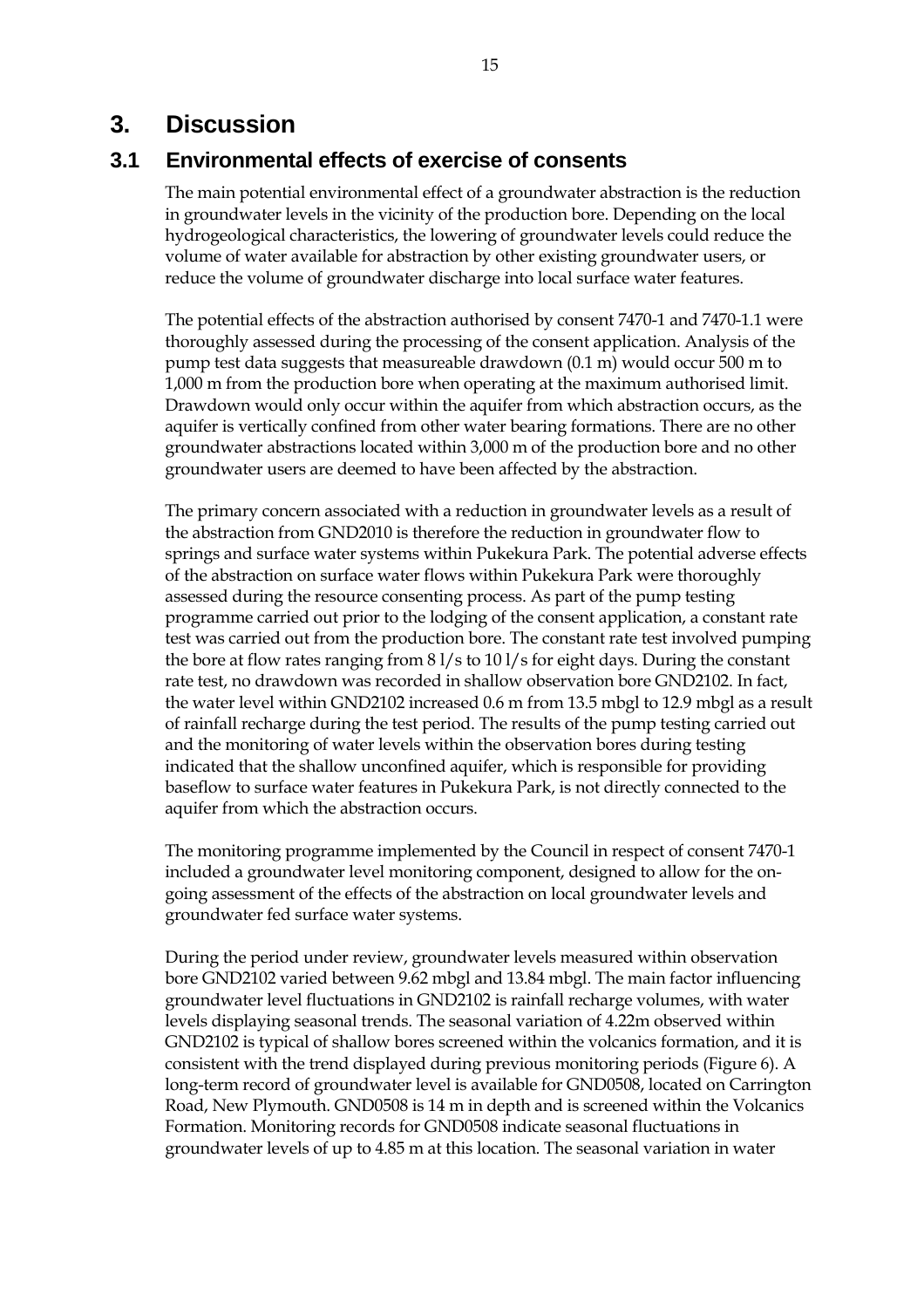levels observed in GND2102 can therefore be considered typical of bores screened in the volcanics.

Prior to the start of the constant rate test in May 2009, the static water level in observation bore GND2102 was 12.9 mbgl. Groundwater level data gathered as part of the Council's monitoring programme indicates an average groundwater level of 13.0 mbgl during May 2010, 11.7 mbgl during May 2011, 13.0 mbgl during May 2012, 13.5 mbgl during May 2014. This data indicates that groundwater levels have remained relatively stable over the period under review, and there is no evidence of any long term reduction in shallow groundwater levels as a result of the authorised abstraction.

During the period under review, groundwater levels measured within observation bore GND2103 varied between 25.1 mbgl and 27.9 mbgl. The main factor influencing groundwater level fluctuations in GND2103 is abstraction from GND2010. Figure 7 shows that during periods of abstraction at GND2010, the water level in GND2103 decreases rapidly, and when abstraction ceases, the groundwater level in GND2103 recovers until the next abstraction event. This is to be expected, as GND2103 is screened in the same aquifer as GND2010 draws water from. Figure 7 shows that during more consistent times of pumping and pumping higher volumes, such as from mid-December to mid-March the water level in the well declines. In times of less consistent pumping and pumping at lower volumes, such as during April and May 2014, groundwater level rises again.

In summary, water level monitoring data gathered by the Council does not indicate any long-term reduction in shallow groundwater levels as a result of the abstraction authorised by consent 7470-1 and 7470-1.1. As such, the potential for adverse effects on downgradient surface water systems as a result of the abstraction is deemed negligible.

## **3.2 Evaluation of performance**

A tabular summary of the consent holder's compliance record for the period under review is set out in Tables 1 and 2.

| Table 1 | Summary of performance for Consent 7470-1 to take and use groundwater from a bore for |
|---------|---------------------------------------------------------------------------------------|
|         | watering of racing tracks and general purposes at TTR.                                |

|                       | <b>Condition requirement</b>                                                                     | Means of monitoring during period under review | Compliance<br>achieved? |
|-----------------------|--------------------------------------------------------------------------------------------------|------------------------------------------------|-------------------------|
| 1.                    | Limits of discharge rates and volumes                                                            | Monitoring of take and data review             | No                      |
| $\mathcal{D}_{\cdot}$ | Installation of water meter and<br>datalogger                                                    | Inspection                                     | Yes                     |
| 3.                    | Bore label to be attached                                                                        | Inspection                                     | Yes*                    |
| $\overline{4}$ .      | Continuous record of water level to be<br>maintained in observation bores<br>GND2102 and GND2103 | Inspection and assessment of monitoring data   | Yes                     |
| .5.                   | Observation bore GND2104 to be<br>accessible for NPDC staff                                      | Inspection                                     | Yes                     |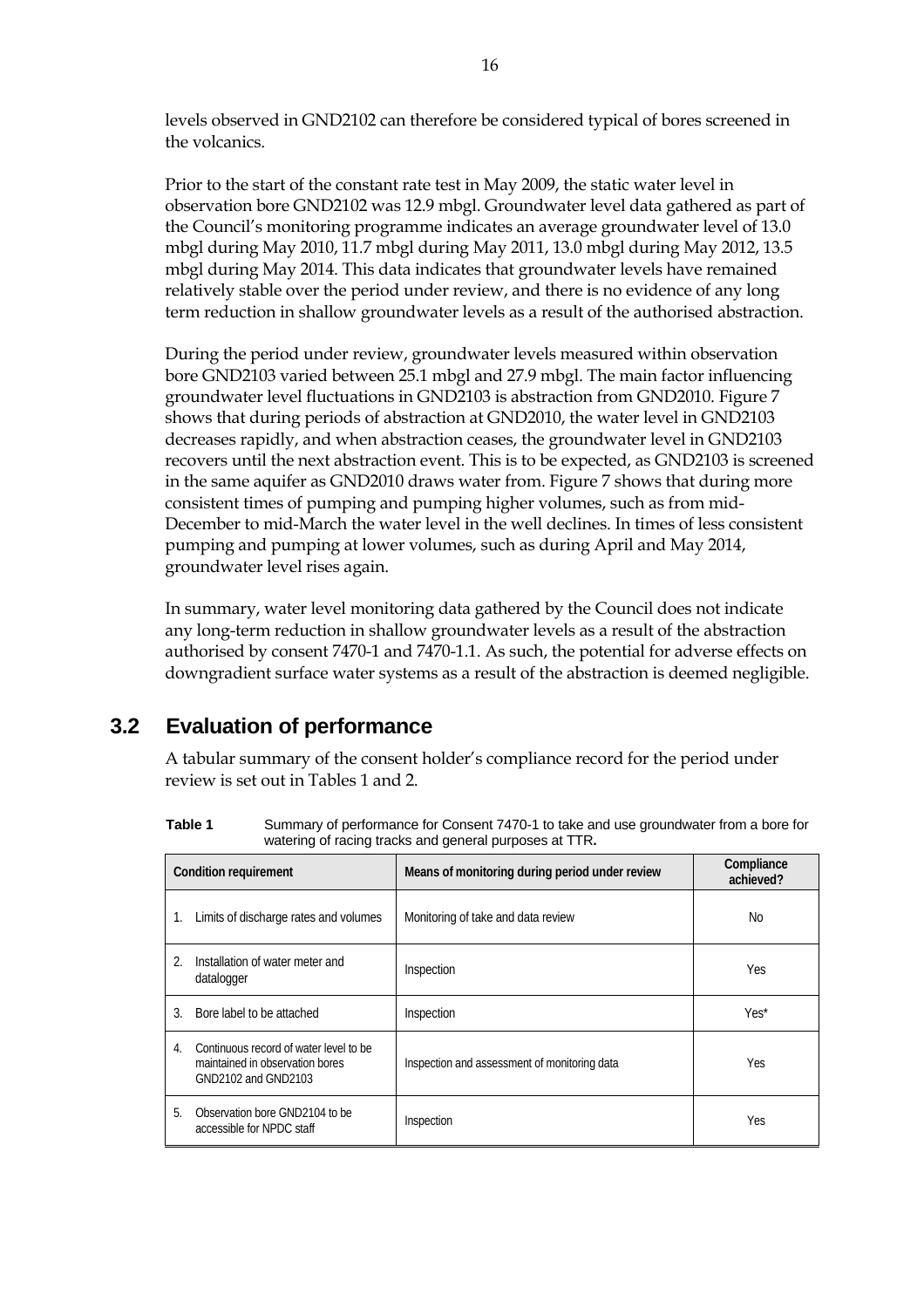| 6.                                                                                         | Data collected accordance with special<br>conditions 2 & 4 to be submitted to<br>NPDC.              | Notification of data received from NPDC                                   | $No^{**}$ |
|--------------------------------------------------------------------------------------------|-----------------------------------------------------------------------------------------------------|---------------------------------------------------------------------------|-----------|
| 7.                                                                                         | All electronic records to be made<br>available to the Chief Executive,<br>Taranaki Regional Council | Receipt of electronic data at required frequency and in<br>correct format | Yes       |
| 8.                                                                                         | Adopt best practicable option                                                                       | Inspection and liaison with consent holder                                | Yes       |
| 9.                                                                                         | Lapse clause                                                                                        | Consent exercised prior to 30 September 2014                              | Yes.      |
|                                                                                            | 10. Review provision<br>Next option to review in June 2014                                          |                                                                           | N/A       |
|                                                                                            | Overall assessment of environmental performance and compliance in respect of this consent           | Improvement<br>required                                                   |           |
| Overall assessment of administrative performance and compliance in respect of this consent |                                                                                                     |                                                                           | Good      |

\* On 11 March 2014 the label for GND2102 was found to be faded and unreadable. It was suggested that this be replaced with a new label.

\*\* Data available from the Council on request and will be forwarded to NPDC

Between 1 July 2013 and 9 June 2014, TTR demonstrated an improvement level of environmental performance and compliance and a good level of administrative performance and compliance with resource consent 7470-1 (as defined in Section 1.1.4).

| Table 2 | Summary of performance for Consent 7470-1.1 to take and use groundwater from a bore |
|---------|-------------------------------------------------------------------------------------|
|         | for watering of racing tracks and general purposes at TTR.                          |

|                | <b>Condition requirement</b>                                                                                                 | Means of monitoring during period under review                            | Compliance<br>achieved? |
|----------------|------------------------------------------------------------------------------------------------------------------------------|---------------------------------------------------------------------------|-------------------------|
| 1.             | Limits of discharge rates and volumes                                                                                        | Monitoring of take and data review                                        | Yes                     |
| 2.             | Installation of water meter and<br>datalogger                                                                                | Inspection                                                                | <b>Yes</b>              |
| 3.             | Measurements made in accordance<br>with condition 2 shall be transmitted to<br>the Council's computer system in real<br>time | Receipt of electronic data at required frequency and in<br>correct format | <b>Yes</b>              |
| 4 <sub>1</sub> | Bore label to be attached                                                                                                    | Inspection                                                                | <b>Yes</b>              |
| 5.             | Continuous record of water level to be<br>maintained in observation bores<br>GND2102 and GND2103                             | Inspection and assessment of monitoring data                              | <b>Yes</b>              |
| 6.             | Observation bore GND2104 to be<br>accessible for NPDC staff                                                                  | Inspection                                                                | Yes                     |
| 7.             | Data collected accordance with special<br>conditions 2 & 5 to be submitted to<br><b>NPDC</b>                                 | Notification of data received from NPDC                                   | $No^*$                  |
| 8.             | Adopt best practicable option                                                                                                | Inspection and liaison with consent holder                                | <b>Yes</b>              |
| 9.             | Lapse clause                                                                                                                 | Consent exercised prior to 30 September 2014                              | <b>Yes</b>              |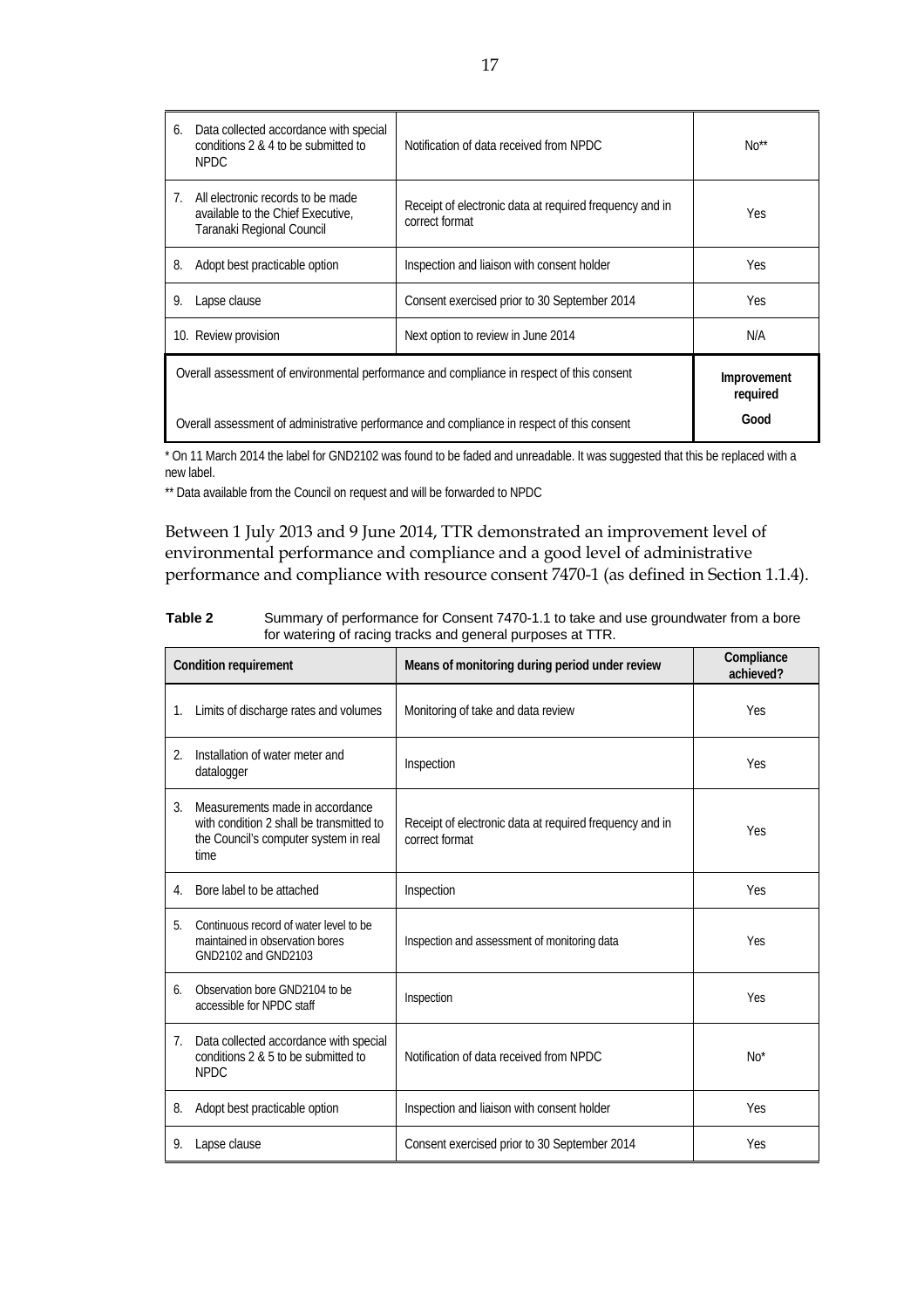| 10. Review provision                                                                       | Next option to review in June 2014 | N/A |
|--------------------------------------------------------------------------------------------|------------------------------------|-----|
| Overall assessment of environmental performance and compliance in respect of this consent  | High                               |     |
| Overall assessment of administrative performance and compliance in respect of this consent | Good                               |     |

\* Data available from the Council on request and will be forwarded to NPDC

Between 10 June and 30 June 2014, TTR demonstrated a high level of environmental performance and compliance and a good level of administrative performance and compliance with resource consent 7470-1.1 (as defined in Section 1.1.4).

## **3.3 Recommendations from the previous monitoring report**

1. THAT monitoring of consent 7470-1 in the 2013-2014 year continues at the same level as in the 2009-2013 period.

*This recommendation was implemented, with the monitoring from the 2009-2013 monitoring period carrying through to the 2013-2014 monitoring period.*

2. THAT the consent holder ensures that they limit their daily abstraction volume to that authorised by consent 7470-1 (170 m<sup>3</sup>/d).

*TTR exceeded the maximum daily abstraction volume on thirteen occasions during the 2013-2014 monitoring period. The conditions of consent 7470-1 were changed on 10 June 2014 which increased the maximum daily abstraction volume from 170 m3/day to 500 m3/day.* 

3. THAT the telemetry system being trialled at the site is installed permanently during the forthcoming monitoring period. This will enable abstraction data to be monitored in real-time by both the Council and the consent holder, allowing potential non-compliance issues to be identified and avoided.

*This recommendation was implemented, and a telemetry device was installed on the data logger in GND2010 on 25 September 2013.*

4. THAT the optional review of consent 7470-1 not be exercised on the grounds that current consent conditions are adequate to deal with any adverse effects on the environment arising from the exercise of the consent.

*On 10 June 2014, consent 7470-1 was amended to 7470-1.1. The conditions of the consent were updated to increase the maximum daily abstraction volume from 170 m3/day to 500 m3/day, as TTR had exceeded the original maximum volume limit on multiple occasions.*

## **3.4 Alterations to monitoring programmes for 2013-2014**

In designing and implementing the monitoring programmes for the use of natural resources air/water discharges in the region, the Council has taken into account the extent of information made available by previous authorities, its relevance under the RMA, the obligations of the RMA in terms of monitoring emissions/discharges and effects, and subsequently reporting to the regional community. The Council also takes into account the scope of assessments required at the time of renewal of permits, and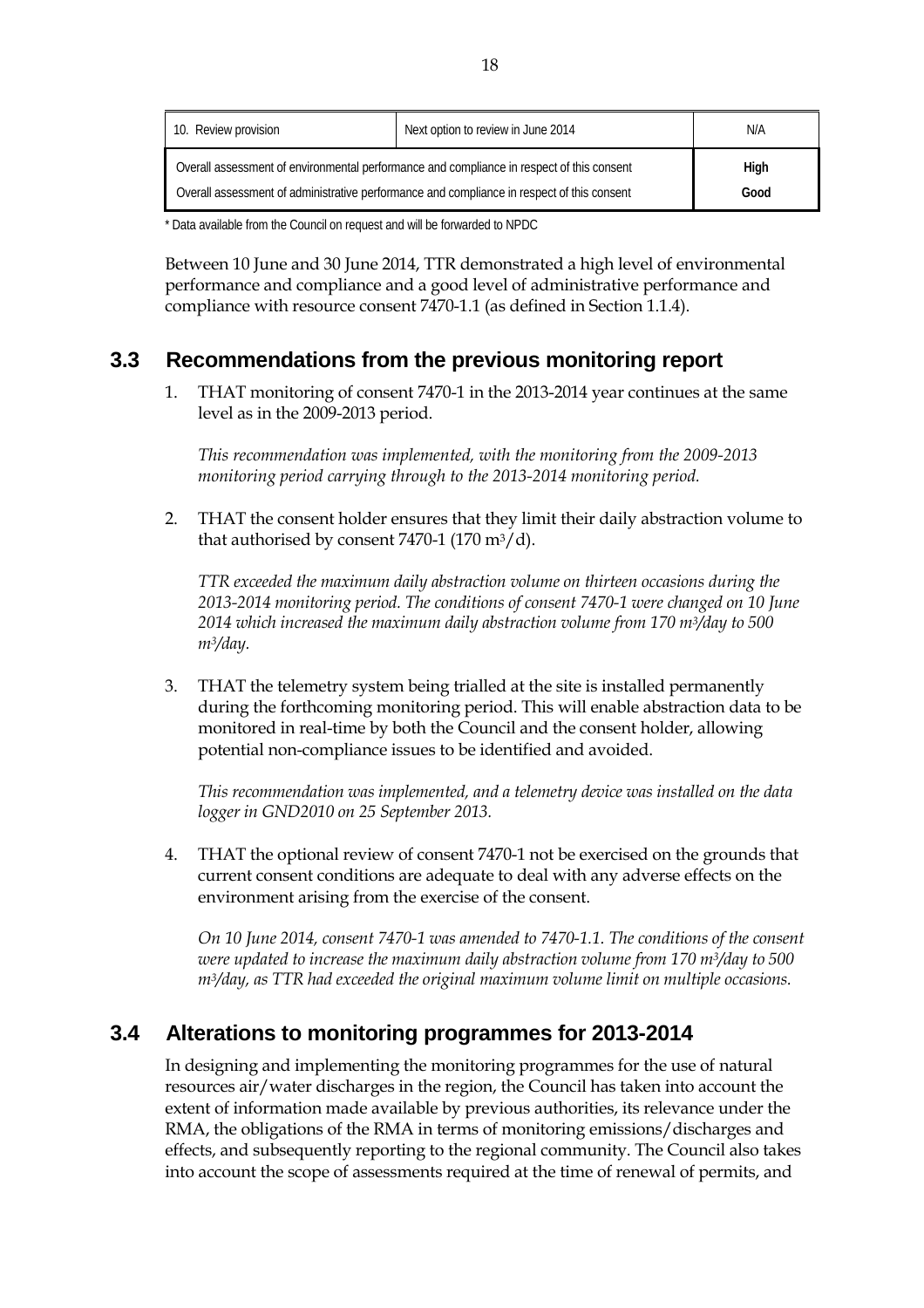the need to maintain a sound understanding of industrial processes within Taranaki emitting to the atmosphere/discharging to the environment.

It is proposed that the current level of monitoring be continued during the forthcoming 2014-2015 period. A recommendation to this effect is attached to this report.

## **3.5 Exercise of optional review of consent**

Resource consent 7470-1.1 provides for an optional review of the consent in June 2015.

Based on the results of monitoring in the period under review, it is considered that there are no grounds that require a review to be pursued or grounds to exercise the review option.

A recommendation to this effect is presented in Section 4 of this report.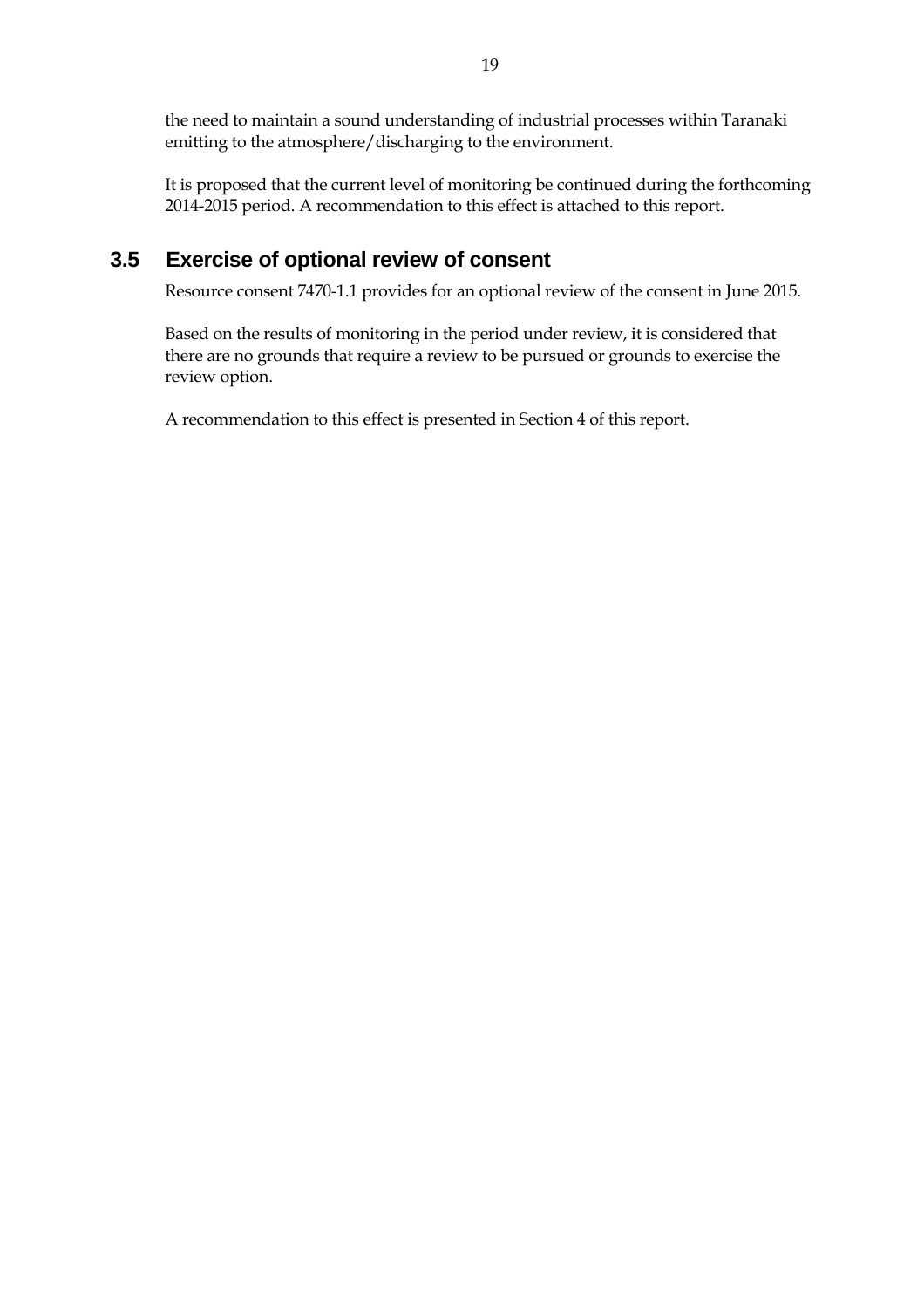## **4. Recommendations**

- 1. THAT monitoring of consent 7470-1.1 in the 2014-2015 year continues at the same level as in the 2013-2014 period.
- 2. THAT the consent holder ensures that they limit their daily abstraction volume to that authorised by consent 7470-1.1 (500 m<sup>3</sup>/day).
- 3. THAT the optional review of consent 7470-1.1 not be exercised on the grounds that current consent conditions are adequate to deal with any adverse effects on the environment arising from the exercise of the consent.
- 4. THAT the data required by condition 2 and condition 5 in consent 7470-1.1 is provided to the New Plymouth District Council at intervals not exceeding three months, as per condition 7 in the consent.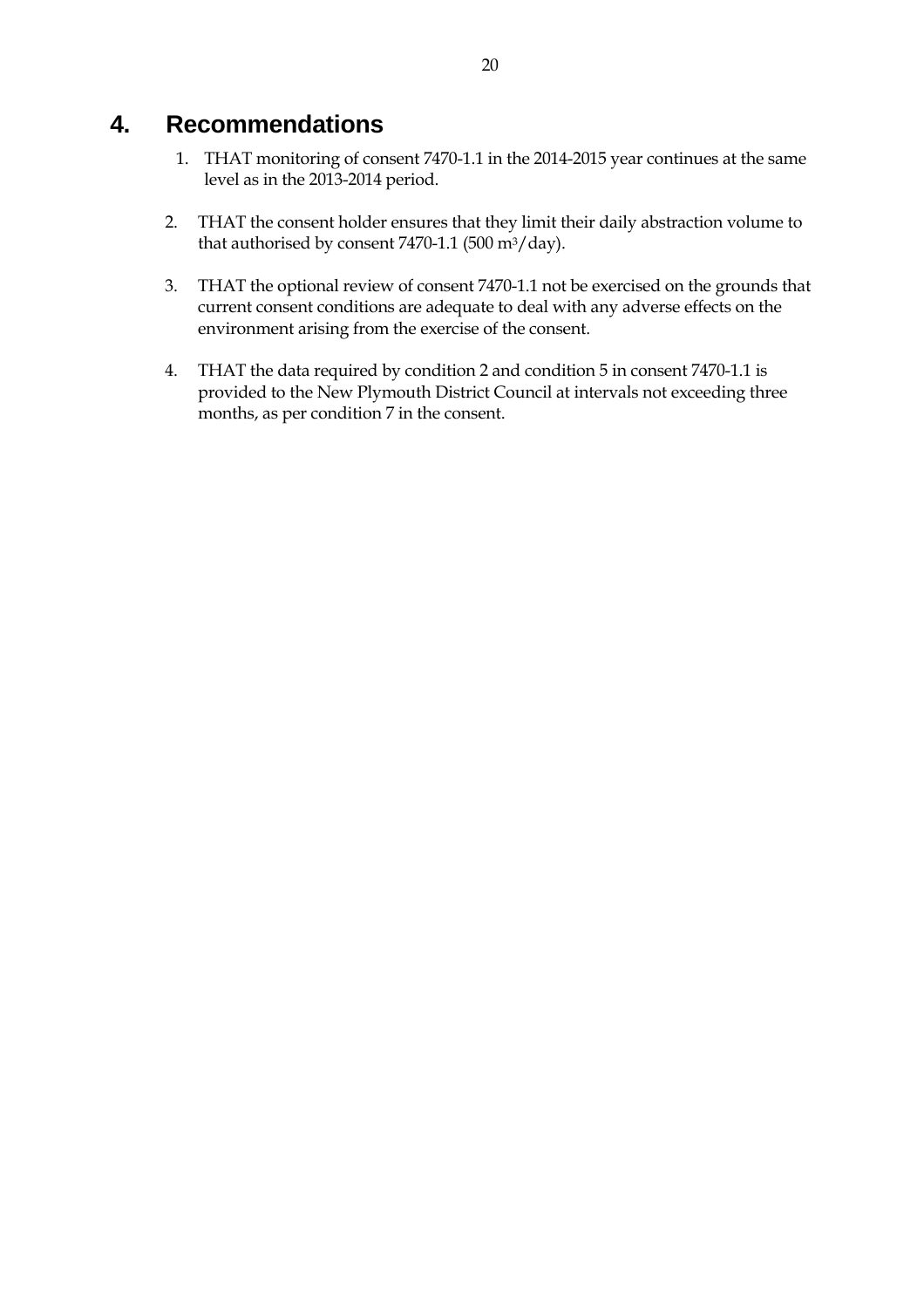# **Glossary of common te**r**ms and abbreviations**

The following abbreviations and terms are used within this report:

| Drawdown<br>Incident | A lowering of the water level in a reservoir or other body of water.<br>An event that is alleged or is found to have occurred that may have actual<br>or potential environmental consequences or may involve non-compliance<br>with a consent or rule in a regional plan. Registration of an incident by the<br>Council does not automatically mean such an outcome had actually<br>occurred. |
|----------------------|-----------------------------------------------------------------------------------------------------------------------------------------------------------------------------------------------------------------------------------------------------------------------------------------------------------------------------------------------------------------------------------------------|
| Intervention         | Action/s taken by Council to instruct or direct actions be taken to avoid<br>or reduce the likelihood of an incident occurring.                                                                                                                                                                                                                                                               |
| Investigation        | Action taken by Council to establish what were the circumstances/events<br>surrounding an incident including any allegations of an incident                                                                                                                                                                                                                                                   |
| 1/s                  | Litres per second.                                                                                                                                                                                                                                                                                                                                                                            |
| $m^3/d$              | Cubic metres per day.                                                                                                                                                                                                                                                                                                                                                                         |
| Observation bore     | A bore drilled in a selected location for the purpose of observing<br>parameters such as fluid levels and pressure changes as production<br>proceeds.                                                                                                                                                                                                                                         |
| Production bore      | A well used to retrieve groundwater from an aquifer for the purposes of<br>water supply for consumptive or irrigation purposes.                                                                                                                                                                                                                                                               |
| Pump test            | A pump test (or aquifer test) is conducted to evaluate an aquifer by<br>stimulating the aquifer through constant pumping, and observing the<br>aquifer's response (drawdown) in observation bores. Aquifer testing is a<br>common tool that hydrogeologists use to characterise aquifer systems and<br>determine aquifer properties.                                                          |
| Resource consent     | Refer Section 87 of the RMA. Resource consents include land use consents<br>(refer Sections 9 and 13 of the RMA), coastal permits (Sections 12, 14 and<br>15), water permits (Section 14) and discharge permits (Section 15).                                                                                                                                                                 |
| <b>RMA</b>           | Resource Management Act 1991 and including all subsequent<br>amendments.                                                                                                                                                                                                                                                                                                                      |
| UI                   | Unauthorised Incident.                                                                                                                                                                                                                                                                                                                                                                        |
| UIR                  | Unauthorised Incident Register - contains a list of events recorded by the                                                                                                                                                                                                                                                                                                                    |
|                      | Council on the basis that they may have the potential or actual                                                                                                                                                                                                                                                                                                                               |
|                      | environmental consequences that may represent a breach of a consent or                                                                                                                                                                                                                                                                                                                        |
|                      | provision in a Regional Plan.                                                                                                                                                                                                                                                                                                                                                                 |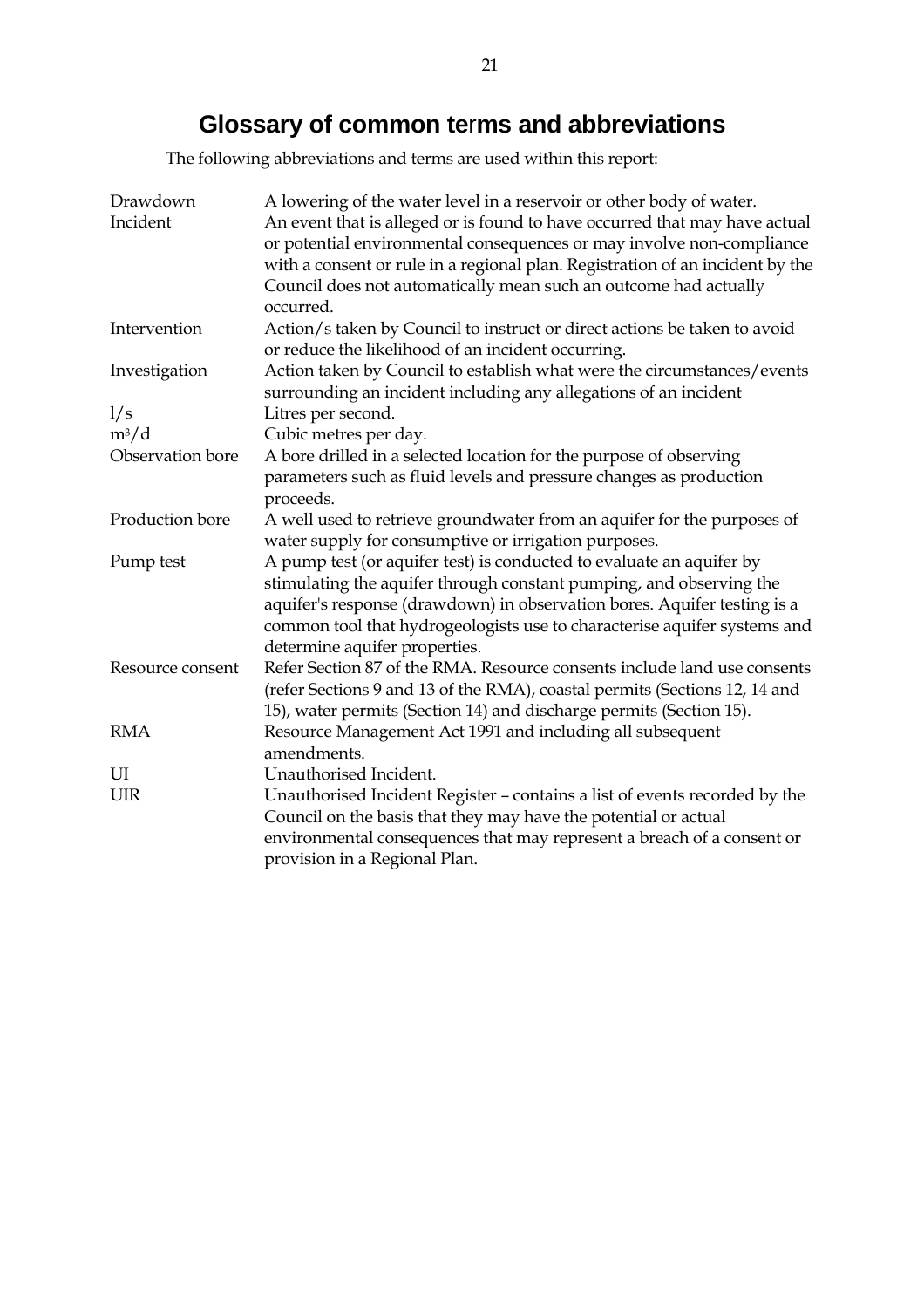## **Bibliography and references**

- BECA (2009): Taranaki Thoroughbred Racing Groundwater Well. Technical Report. TRC doc.621284
- Geosearch Limited (2014) Assessment of effect for application to change the conditions of consent 7470
- Stevens G. 2001. Taranaki : *In*: Groundwaters of New Zealand, M.R, Rosen and P.A. White (*eds*). New Zealand Hydrological Society Inc., Wellington. P381-386.
- Taranaki Regional Council (2009): Officers Report Consent Application 7470-1. TRC doc. 621297
- Taranaki Regional Council (2013): Officers Report Consent Application 7470-1.1. TRC doc. 1352092
- Taranaki Regional Council (2014) Taranaki Racing Club Groundwater Abstraction Monitoring Programme Report 2009-2013. Technical Report 2013-71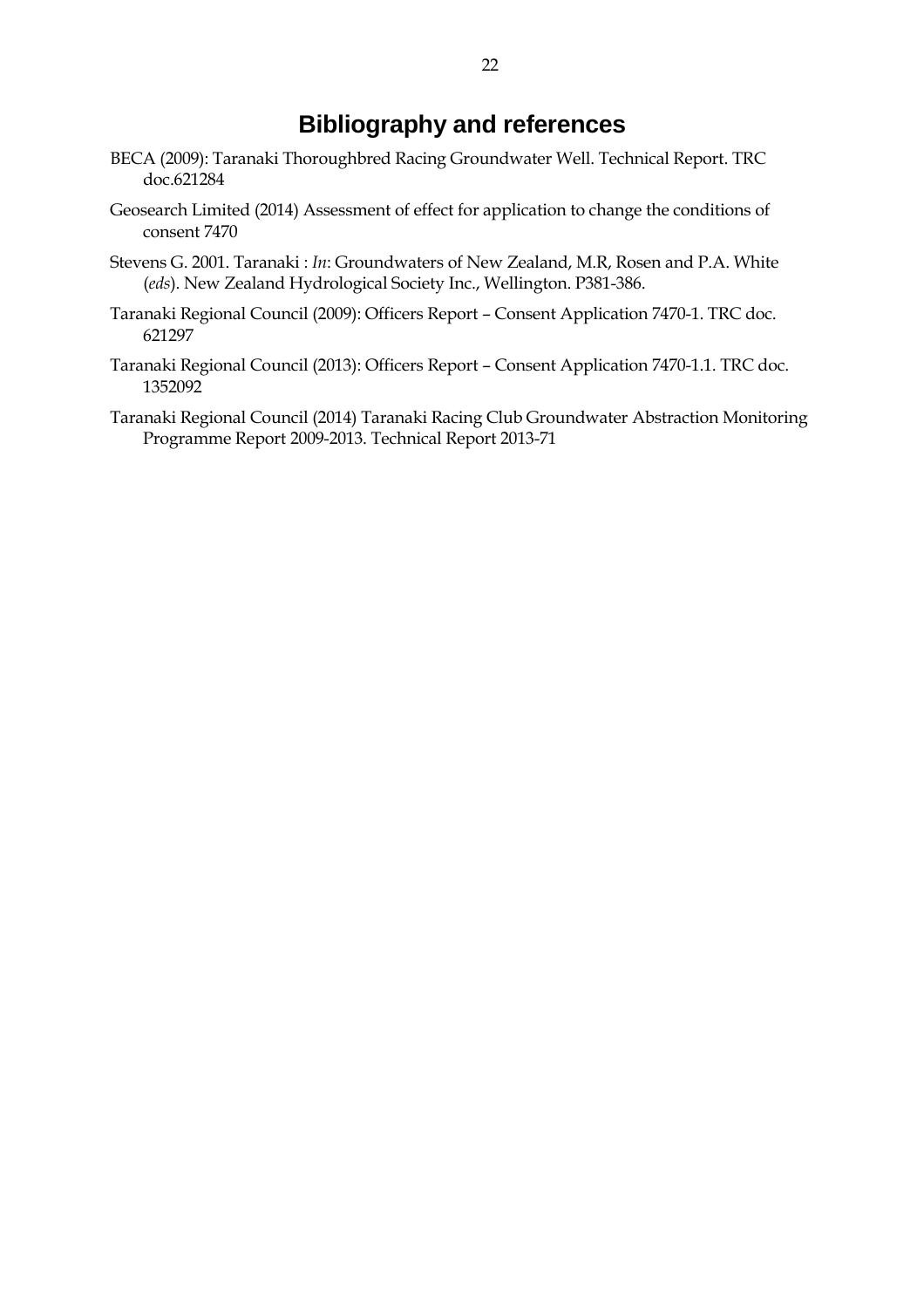# **Appendix I**

**Resource consents held by Taranaki Thoroughbred Racing**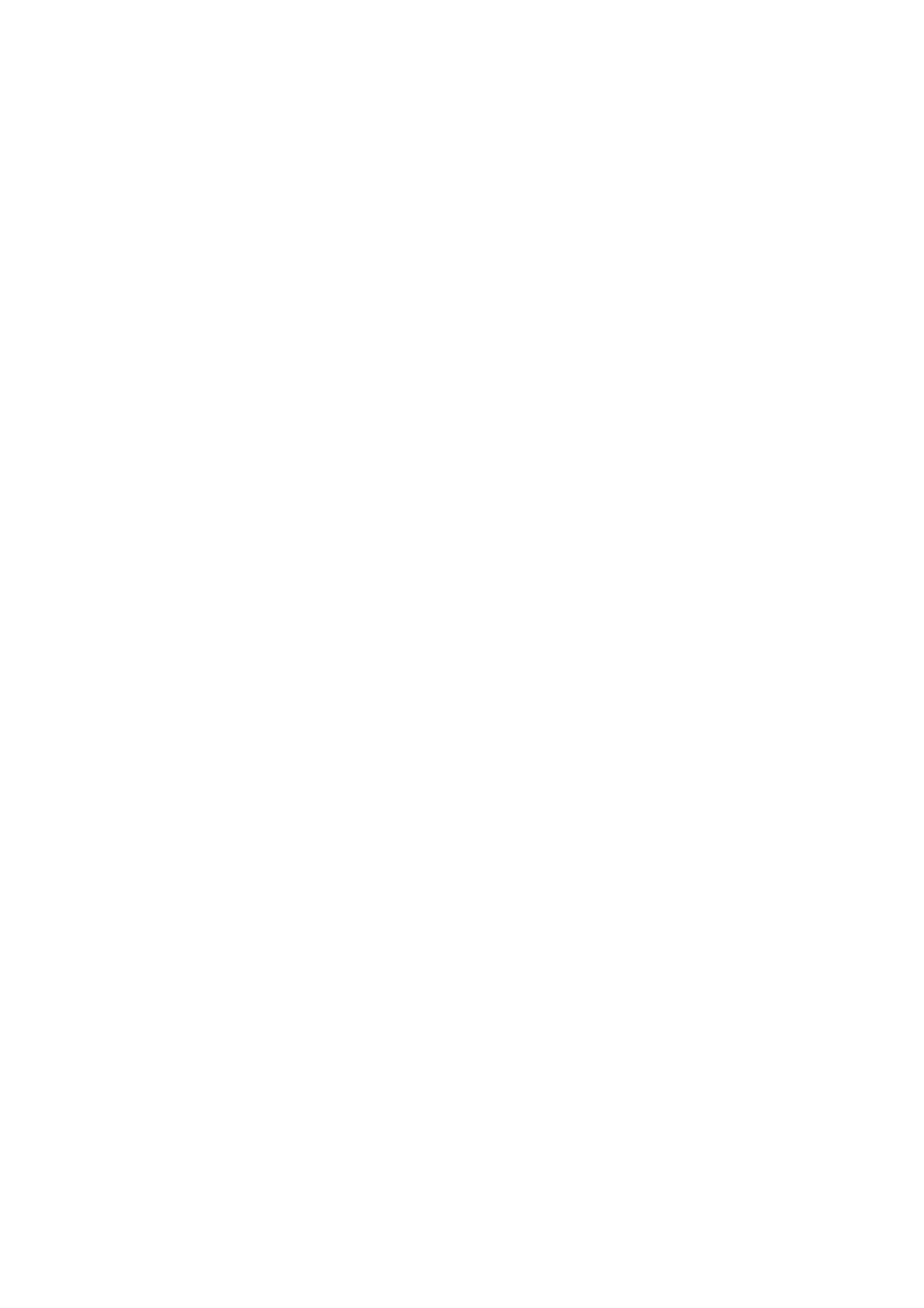### **Water Permit Pursuant to the Resource Management Act 1991 a resource consent is hereby granted by the Taranaki Regional Council**

| Name of         | <b>Taranaki Racing Club</b> |
|-----------------|-----------------------------|
| Consent Holder: | P O Box 453                 |
|                 | NEW PLYMOUTH 4340           |

Consent Granted Date: 20 August 2009

## **Conditions of Consent**

- Consent Granted: To take and use groundwater from a bore for watering of racing tracks and general purposes at the Taranaki Racing Club at or about (NZTM) 1693946E-5675085N Expiry Date: 1 June 2020
- Review Date(s): June 2014 and/or within two months of receiving one year of water level monitoring data
- Site Location: 130 Coronation Ave, New Plymouth
- Legal Description: Pt Lot 1 DP 9521
- Catchment: Te Henui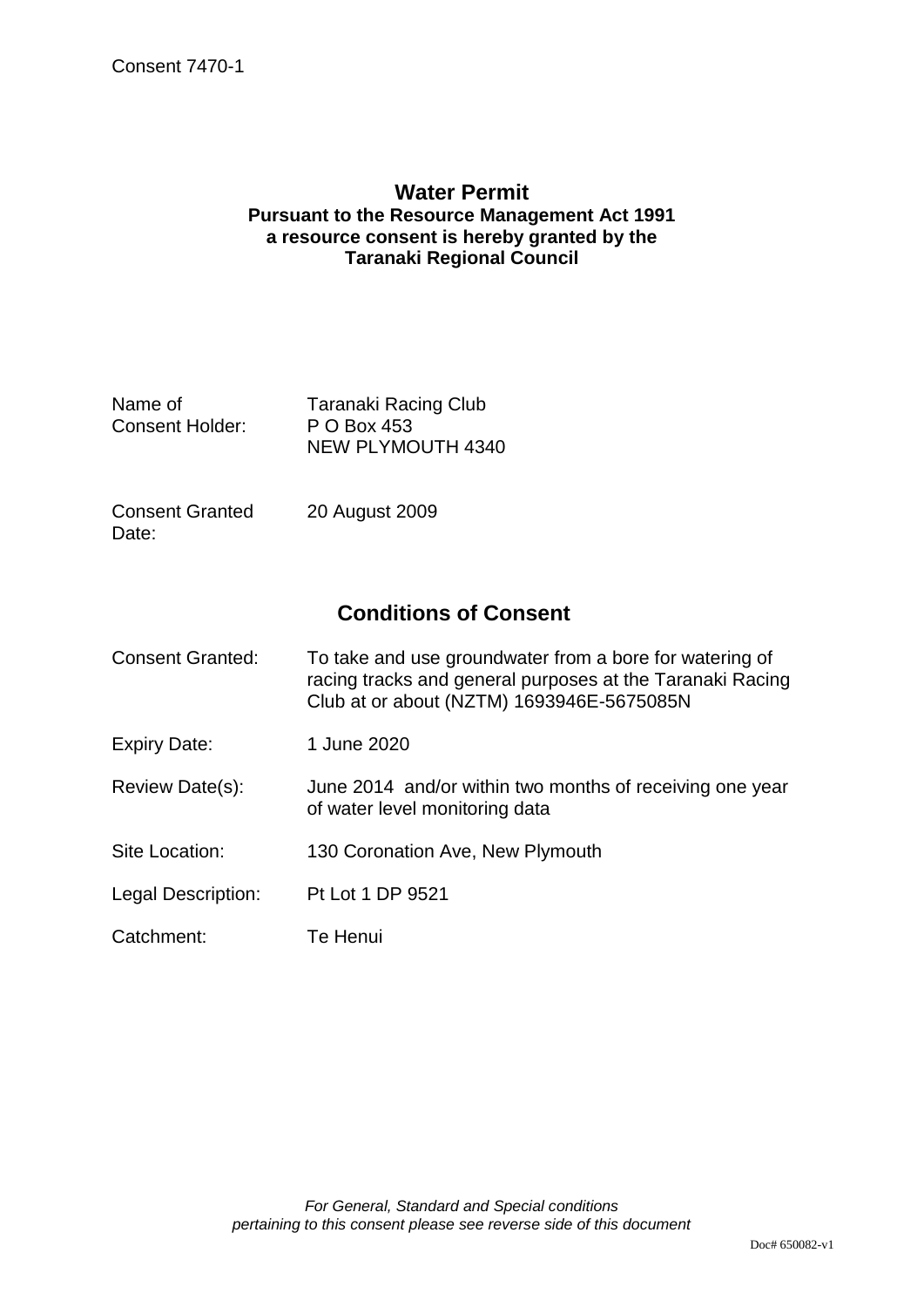### **General conditions**

- a) On receipt of a requirement from the Chief Executive, Taranaki Regional Council the consent holder shall, within the time specified in the requirement, supply the information required relating to the exercise of this consent.
- b) Unless it is otherwise specified in the conditions of this consent, compliance with any monitoring requirement imposed by this consent must be at the consent holder's own expense.
- c) The consent holder shall pay to the Council all required administrative charges fixed by the Council pursuant to section 36 in relation to:
	- i) the administration, monitoring and supervision of this consent; and
	- ii) charges authorised by regulations.

### **Special conditions**

- 1. The volume of groundwater taken shall not exceed 170 cubic metres per day at a rate not exceeding 10 litres per second.
- 2. Before exercising this consent the consent holder shall install, and thereafter maintain, a water meter and a datalogger. The water meter and a datalogger shall be tamperproof and shall measure and record the rate and volume of water taken to an accuracy of  $\pm$  5%.
- 3. The bore shall be easily identifiable by a permanent label, which may be welded or engraved on the casing, or on the equivalent fixed part of the well construction or associated building. The numbering on the label shall be the bore number assigned by Taranaki Regional Council, which is GND2010.
- 4. The consent holder shall ensure that a continuous record of the groundwater level in a shallow and deep groundwater observation wells GND2102 [the Council-PMB1] and GND2103 [the Council-PMB2] is kept for the first year of the exercise of the consent. This shall be achieved by installing an automatic water level recording device on each well that records the water level at intervals not exceeding 30 minutes to an accuracy of  $\pm 5$  mm and is tamper-proof. The cost of establishing and operating the recorder shall be met by the consent holder.
- 5. Observation borehole GND2104 [the Council-PMB3] shall be kept accessible for New Plymouth District Council to monitor for the first year that this consent is exercised.
- 6. Water level data collected in accordance with condition 4 above, and records of water taken collected in accordance with condition 2, shall be provided to New Plymouth District Council at intervals not exceeding three months.
- 7. The consent holder shall make available electronic records of water taken to the Council at a frequency and in a format to be advised by the Chief Executive, Taranaki Regional Council.